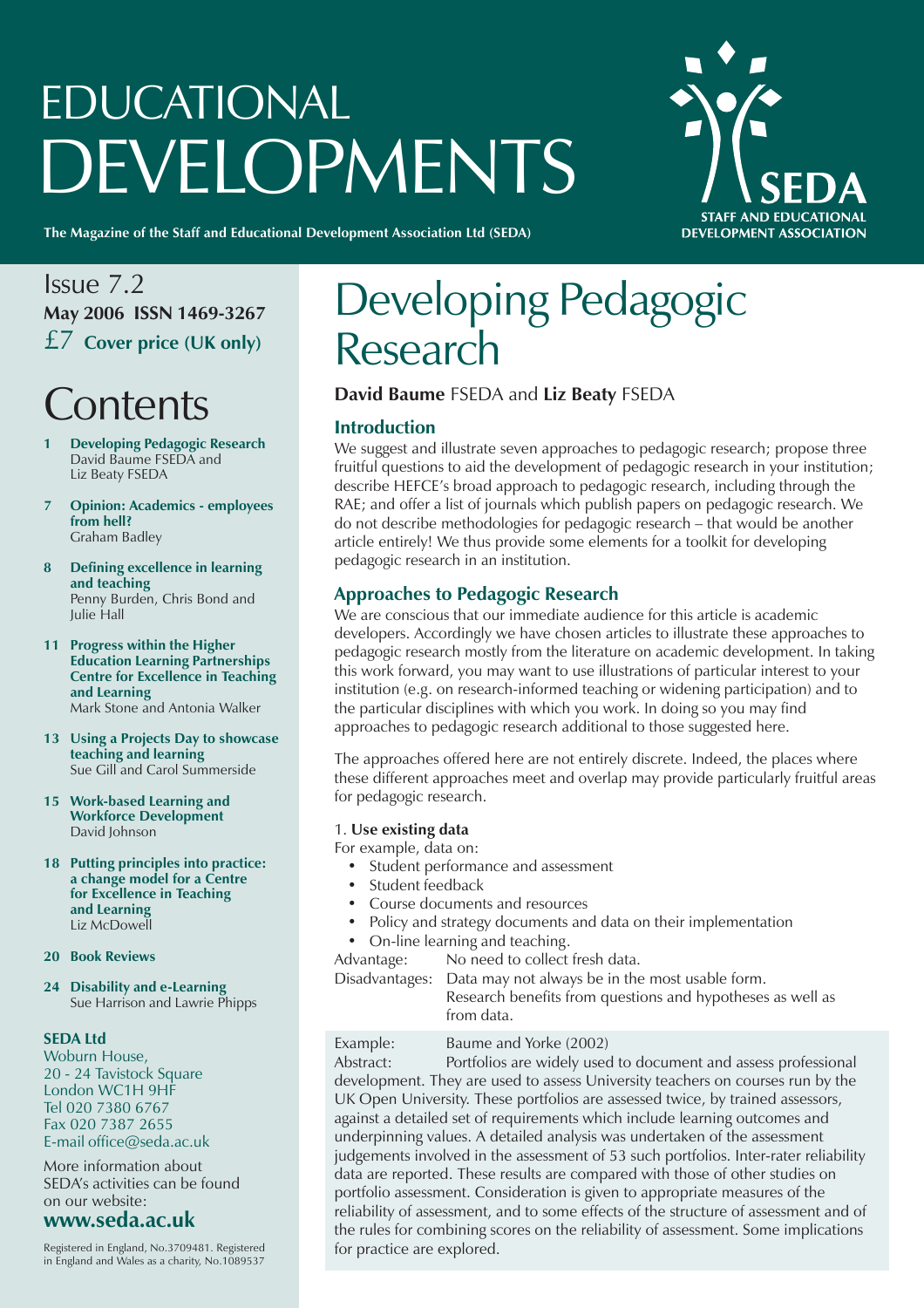### EDUCATIONAL DEVELOPMENTS

**The Magazine of SEDA**

### Issue 7.2 2006 Editorial Committee

**Graham Alsop** Kingston University

**Fran Beaton** University of Kent **Dr Stephen Bostock FSEDA**

Keele University

**Professor Anthony Brand** University of Hertfordshire

**Helen Gale** University of Wolverhampton

**Dr Michelle Haynes** Middlesex University

**Dr Lesly Huxley** University of Bristol

**Steve Outram** The Higher Education Academy

**Professor David Ross** University of Abertay Dundee

**Rachel Segal** The Higher Education Academy

### **Professor Lorraine Stefani FSEDA**

Auckland University, NZ

### **Professor Bob Thackwray**

Leadership Foundation for Higher Education

#### **Professor James Wisdom** Higher Education Consultant

### 2006 (Vol.7) **Annual Subscription Rates**

Individual subscriptions are £28 sterling per year (4 issues) within the UK. Overseas subscribers should add £5 sterling postage and packing for delivery within the EU or £8 sterling for the rest of the world.

Bulk copies can also be purchased in packs of 10 @ £200 sterling per pack.

All orders should be sent to the SEDA Office, either with payment or official order.

NB SEDA members automatically receive copies of *Educational Developments.*

### 2. **Undertake investigations prompted by questions or concerns**

This offers perhaps the widest field for pedagogic research.

Advantage: Such research may be closer to familiar non-pedagogical research than some of the other approaches suggested here, and use familiar research methods. Disadvantages: Those of conventional research.

The added difficulties of researching local practice.

Example: Rust (1998)

Abstract: Workshops are common practice as a staff and educational development tool in higher education around the world, yet while it is common to seek participants' immediate reactions there has been little attempt made to measure their impact. This paper reviews the available literature on the effectiveness of workshops and reports the findings of a study into the effectiveness of 33 workshops delivered by the Oxford Centre for Staff and Learning Development over a four-month period. The study used questionnaires at the end of the workshops and four months later, and these were followed up by telephone interviews with a sample of participants. The study demonstrates that workshops can lead to changes in practice, and that these changes are themselves deemed to be successful by those involved. In addition, where at the end of a workshop participants report that they are likely to make changes this can be used as a reasonably accurate predictor of subsequent change. The features of workshops identified in end-of-workshop questionnaires which are linked with likelihood of subsequent change are also reported.

### 3. **Link research to policy**

There are at least three possible links here:

- Research to establish what the policy should be
- Research to identify how policy should be implemented
- Research to see if and how policy is working, is achieving what it is intended to achieve.

Advantages: Resources may be available.

The research will clearly be institutionally/nationally relevant. Disadvantage: May become political. (For some, this may be another advantage!)

### Example: Gibbs and Habeshaw (2003)

Executive Summary (Extract): 7. There has been considerable development of mechanisms to recognise teaching excellence in ways that do not involve permanent promotion, including:

- Temporary, fixed term, promotions
- Teaching awards and prizes. Institutions have for example developed their own local version of the National Teaching Fellowship Scheme and select their national nomination from amongst their internal Fellowship holders
- Additional pay and/or increments, awarded in ways that take teaching achievements into account, sometimes linked to annual appraisal that focuses on teaching achievements
- Publicity and events that showcase excellence
- Additional titles, such as 'Teaching Fellow' and 'Teaching Co-ordinator' that ascribe status and recognition, with or without any changes in pay or terms and conditions
- Encouragement, financial support and practical support to achieve ILT membership as recognition of teaching competence
- ILT membership may be required for probation or even for all promotions, right up to professorships.

### 4. **Link research to quality enhancement/development**

There is substantial funding available for various forms of quality enhancement. Some of these HEFCE sources are described in a later section of this article.

But, however funded, we suggest that quality enhancement should be undertaken in at least a scholarly way, making selective use of ideas from the relevant literature. Sometimes, quality enhancement work can require or involve research, leading in turn to publication.

Advantages: Funding may be available for development work. Research results can be applied, or at any rate applicable.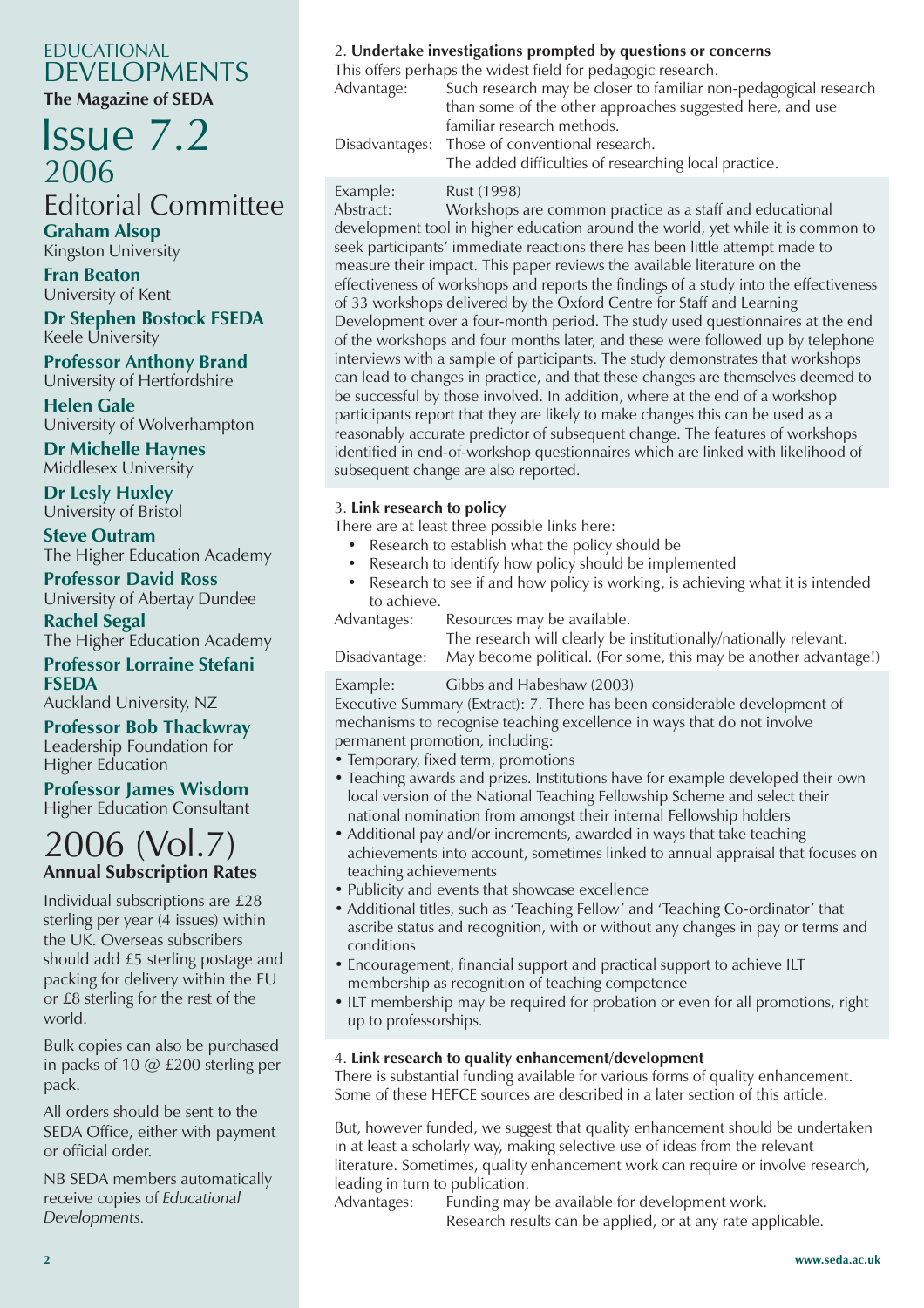Disadvantage: Pressure for quality enhancement results may squeeze out research time.

Example: Schreurs, Robertson, *et al.* (1999) Abstract: This paper describes a project which aimed to develop a programme for the entire teaching staff of a faculty of health sciences who had received initial teacher training earlier in their career. The programme was developed according to sound educational principles and was supported by the faculty board. Departments also received financial compensation for participation in the workshops. During the first two years of this programme almost 60% of the tenured teachers participated in at least one workshop. Reasons for participation and nonparticipation are discussed.

#### 5. **Link research to evaluation**

There is increasing recognition that evaluation and research can fit comfortably together, especially if one function of evaluation is seen as seeking to know, to understand, to make sense of, what is being evaluated (Chelimsky 1997, Baume 2003).

| Advantages:   | Every large development venture is<br>probably evaluated.<br>Some evaluation resources can legitimately<br>be applied to research to inform the<br>evaluation. |  |
|---------------|----------------------------------------------------------------------------------------------------------------------------------------------------------------|--|
| Disadvantage: | Some projects or funders may not be keen<br>about the publication of an evaluation-<br>informed research paper for a wider<br>audience.                        |  |

Example: Cannon (2001)

Abstract: This paper sets out to understand the impact that training and education programmes have had on institutions and on individuals in Indonesia and to identify theoretical and practical approaches that appear to be effective in bringing about planned change. An analysis was made of evaluation and research studies that included significant components of training and education. The evidence of longer-term impacts does not support the belief that development and change will automatically follow from training. The studies show that the absence of systemic and institutional commitment and the absence of sustainable links in a complex chain of institutional arrangements are impediments to the goals of development. For trainees, the outcomes derived from overseas training are a complex mix of professional, affective, cultural and career advantages mediated by the nature of the work environment. Although most graduates believe in the advantages of overseas training there are also important disadvantages, such as difficulties with re-entry, work relationships, and the development of appropriate professional networks. The studies identify several input and contextual factors that have had a significant influence on longer-term change.

Discussion of the links between research and evaluation (adapted from Baume (2003) Extract (summary): three purposes [for evaluation] / are to

**account**, to **improve** and to **understand**.

**To account** (another term would be audit). This means to

assure those who funded the project that the project has done and achieved what was intended to be done and achieved, and done these things to an appropriate standard and in an appropriate way.

**To improve.** '*Evaluation can be a form of consultancy and, as such, do a lot for enhancing the thinking and work of those being evaluated*' (Knight 2003). This suggests the evaluator as critical friend, as someone who is at once a part of and apart from the project team, supportive of the broad purposes of the project but all the time looking out for possible inconsistencies in thinking and practice, for mis-steps about to be made or opportunities about to be missed, for productive questions to ask and productive suggestions to make.

**To understand.** It is essential to understand what is working and what isn't, and how, and above all why, in order to make proposals to improve the activity being evaluated. But, beyond that, 'understanding' is surely a valid aim for the evaluation of any staff or educational development activity? Seeking to understand, almost whatever understand means to the evaluator, evaluand and their clients, is a properly scholarly and academic aim. I have discussed the crossing from evaluation to research in more detail elsewhere (Baume 2002). The concept of evaluation as seeking to understand also necessarily puts research back into development projects. How valuable to be able to say, for example, '*The project worked in these respects, and here are our explanations for why…*'?

#### 6. **Review practice**

Standing back from current practice, and asking what is done, and how, and why, and perhaps to what effect, can be a very valuable form of research; holding a large mirror up to practice, so that practitioners can see themselves and their peers.

| Advantages:    | Will command considerable interest.<br>Provides a basis for further research and for           |
|----------------|------------------------------------------------------------------------------------------------|
| Disadvantages: | the development of policy and practice.<br>Data collection may require considerable<br>effort. |
|                | The definitions and categorisations of data<br>will be problematic and contestable.            |
| Example:       | Jarvis et al. (2005)                                                                           |

Abstract: This work summarises results from three studies of the current state of higher education faculty development in Russia. Positive aspects include its support for societal change, content focus, regularity, systematic nature, governmental support, established tradition, encouragement of graduate work, career-long continuity, institutional control, and development of lecture skills. Problematic aspects currently include an over emphasis on memorisation, severe under-funding, uneven quality of faculty development programs, and lack of attention to student involvement, faculty research, and ethics. International exchange programs appear important for Russian faculty development, but language facility is the main factor limiting participation in exchanges, study abroad, and Internet usage. Recommendations are made for further research and for the policies of international non-profit organisations, government agencies, and professional faculty development organisations.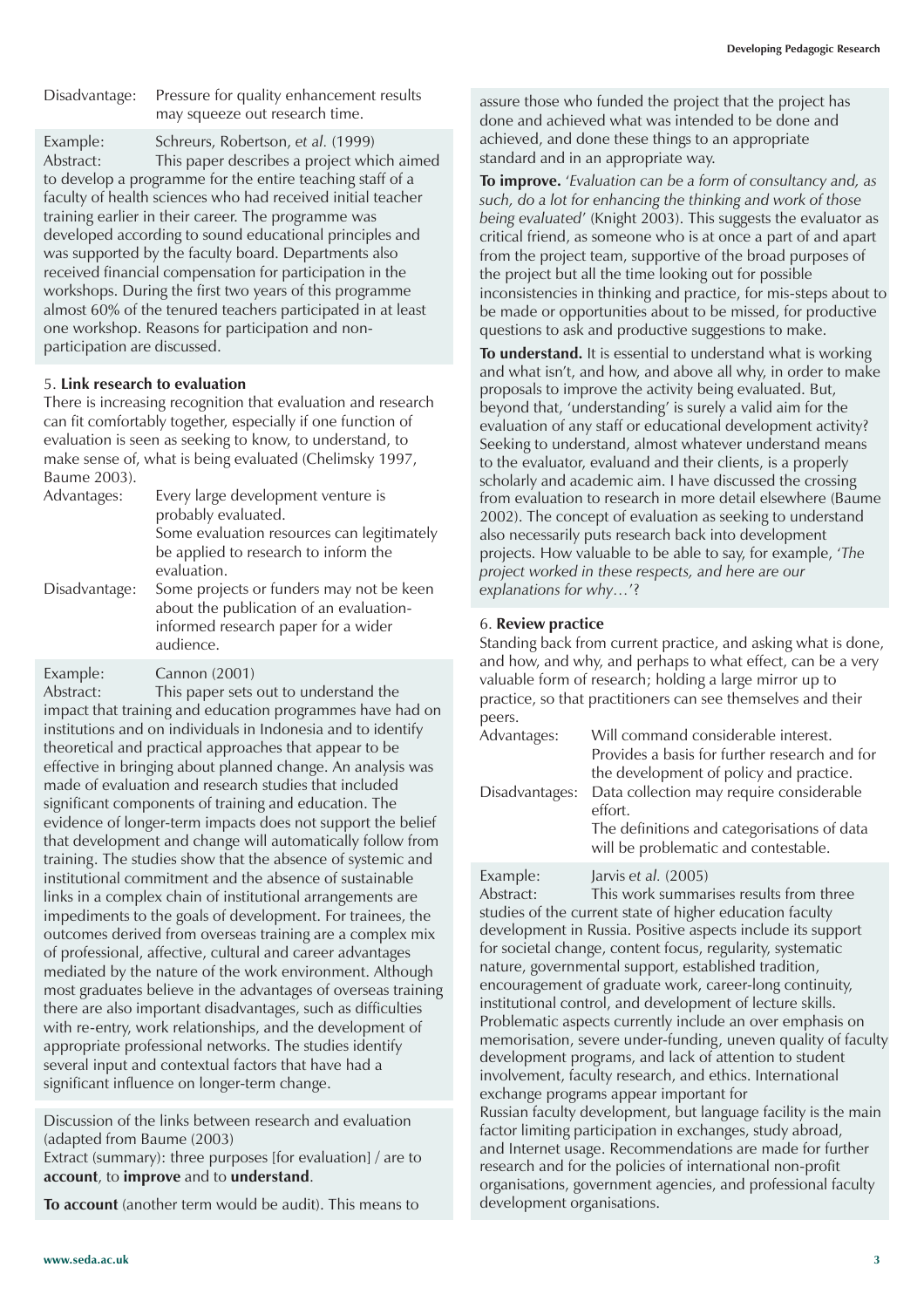### 7. **Critique and advance theory, including literature review**

Such papers form a significant part of the pedagogic research literature. They need to be well rooted in the literature, as in the example below. They often include a major literature review. Lewin (1951:269) provides both a justification and a test for such papers – 'Nothing is as practical as a good theory'.

| Advantages:   | No empirical work needed, although such a<br>paper will be the better for being informed<br>by considerations from practice.<br>If done well, can frame and influence future |
|---------------|------------------------------------------------------------------------------------------------------------------------------------------------------------------------------|
| Disadvantage: | research and practice.<br>Requires extensive knowledge of the<br>literature and current debates (again, may<br>be experienced as an advantage).                              |
| Example:      | Smyth (2003)                                                                                                                                                                 |

Abstract: Achieving change at any level of educational activity is not easy. In terms of teaching practice, developing a positive capacity for continuous improvement may involve deep change with the potential to threaten the core values and personal belief systems of staff and the students whom they teach. Recent theorising and discussion concerning conceptions of teaching and learning is an acknowledgement that the task of achieving change and the role of change supporters is not just a pragmatic one. This paper considers some of the issues faced by academic staff developers attempting to transform teaching practice. The author draws upon late twentieth-century philosophy and extensive theorising about educational and organisational change with a view to suggesting this literature's potential to support the work of change supporters, such as academic staff developers.

### **Questions about Pedagogic Research**

### 1. **What might we mean by 'Research'?**

Brew (2001: 21) offers a range of definitions:

- Research is finding out something and making it public
- Research provides the means of generating, testing and validating knowledge
- Research is a systematic process of investigation, the general purpose of which is to contribute to the body of knowledge that shapes and guides academic and /or practice disciplines
- Research is about advancing knowledge and understanding.

Brew goes on to say 'There is no one thing, not even a set of things, that research *is*.' (*ibid.*) '"Research" for the purpose of the RAE is to be understood as original investigation undertaken in order to gain knowledge and understanding.' (RAE 2005)

Conversations about the nature, meaning and boundaries of 'research', particularly in relation to different disciplines, may be a prerequisite for talking about pedagogic research. One important function of such conversations is to surface often tacit but strongly-held, often discipline-based, views of the nature of research.

It may be useful for those new to research to explore the relationship between research and other forms of

investigation. Ashwin and Trigwell (2004: 122) offer a useful account. (To their account we have added a further column, on the right of the table, which suggests how each form of investigation may relate to the existing literature.)

| L<br>e<br>V<br>e | Purpose of<br>investigation:                       | Fvidence<br>gathering<br>methods and<br>conclusions<br>will be: | Investigation<br>results in: | (Relations to the<br>literature)                                                                                            |
|------------------|----------------------------------------------------|-----------------------------------------------------------------|------------------------------|-----------------------------------------------------------------------------------------------------------------------------|
| 1                | To inform<br>oneself                               | Verified by<br>self                                             | Personal<br>knowledge        | (May or may not<br>include ideas from the<br>literature. Would<br>generally benefit<br>from doing so.)                      |
| $\overline{2}$   | To inform a<br>group within<br>a shared<br>context | Verified by<br>those within<br>the same<br>context              | Local<br>knowledge           | (Will probably refer to<br>University and<br>discipline sources.<br>Should refer to some<br>research ideas and<br>sources). |
| 3                | To inform a<br>wider<br>audience                   | Verified by<br>those outside<br>of that<br>context              | Public<br>knowledge          | (Must make<br>appropriate critical<br>use of the relevant<br>research literature).                                          |

Only investigation at Level 3, they suggest, is research: they see external verification as a vital element of research. (We add the suggestion that research must be located in the wider context of published knowledge.)

It is productive to see these three levels as a continuum rather than as three boxes, and also as a developmental sequence for those who would be researchers, pedagogic or within their original discipline.

### 2. **What might we mean by 'Pedagogic Research'?**

The RAE definition (RAE 2005 Annex C):

'*57. Pedagogic research in HE will be assessed where it meets the "Definition for Research for the RAE". It is research which enhances theoretical and/or conceptual understanding of:*

- *teaching and learning processes in HE*
- *teacher and learner experiences in HE*
- *the environment or contexts in which teaching and learning in HE take place*
- *teaching and learning outcomes in HE*
- *the relationships between these processes, outcomes and contexts.*

*Reports of studies providing descriptive and anecdotal accounts of teaching developments and evaluations do not constitute pedagogic research. Pedagogic research is firmly situated in its relevant literature, and high quality pedagogic research makes a substantial contribution to that literature.*'

Healey (2005) suggests that the RAE's account of pedagogic research is perhaps rather narrow, being significantly more limited than the definition of Research for the RAE, which states it is 'original investigation undertaken in order to gain knowledge and understanding' (Appendix C). Healey further comments that 'no mention is made of "applied and practice-based research" or "action research", all of which are explicitly recognized as acceptable by, for example, UoA 45 Education (paras. 3, 18 and 48).'

But it is useful to explore what 'Pedagogic Research' can mean for each institution and then each potential pedagogic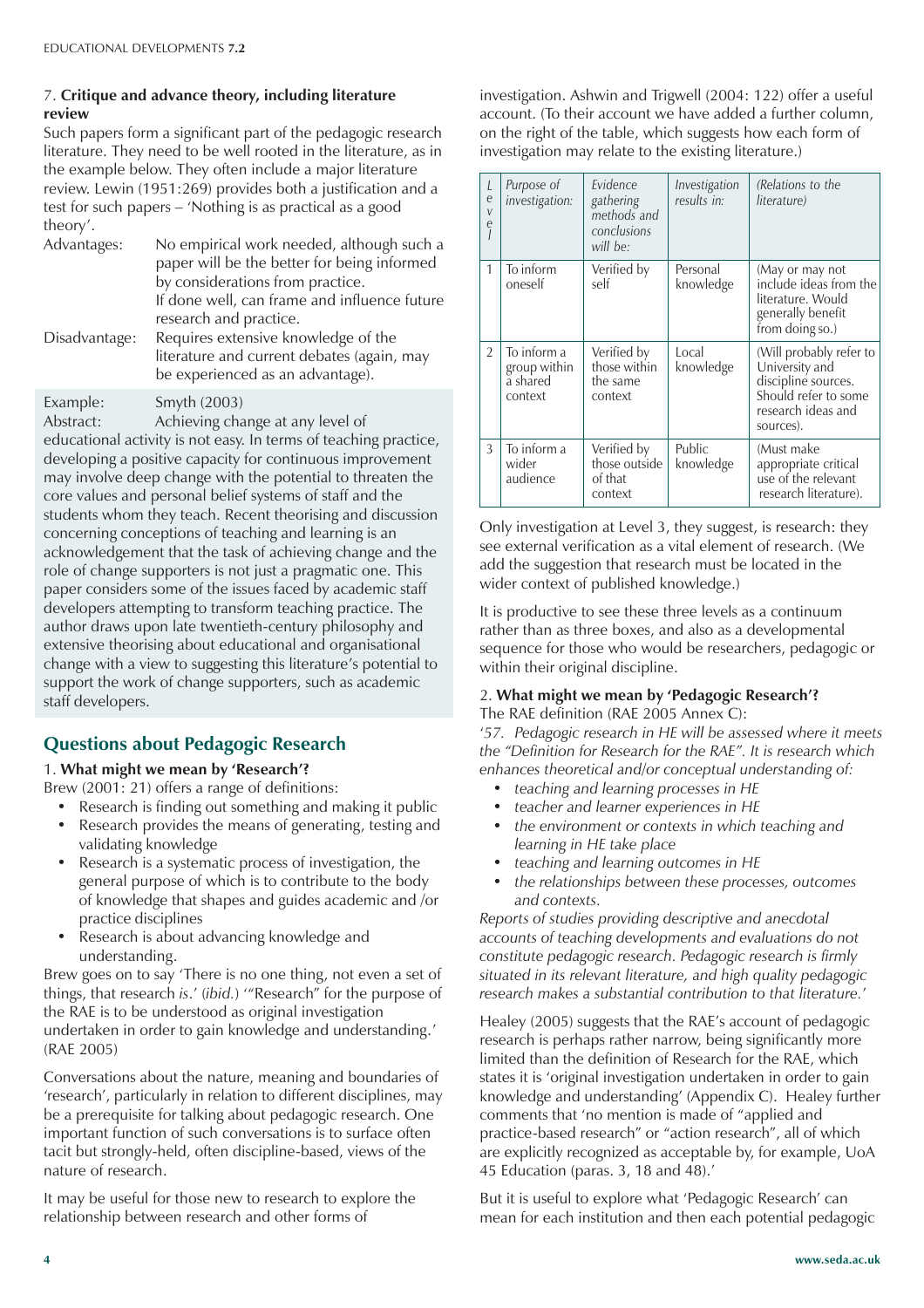researcher. Pedagogic Research is undertaken for other reasons than the RAE – including to inform the improvement of teaching and learning.

#### 3. **Other useful questions for the development of Pedagogic Research in an institution include:**

- 1) What Pedagogic Research is currently undertaken here? Where? By whom?
- 2) To what extent is there a community of Pedagogic Researchers, across the institution and in sub-sections?
- 3) How is Pedagogic Research currently valued here? What factors act for and against Pedagogic Research? What are indicators of this?
- 4) What are the links between Pedagogic Research and other kinds of research here? And between Pedagogic Research and the quality enhancement/educational development function?
- 5) Would attempts to advance Pedagogic Research here be likely to succeed?
- 6) If so, what should be done next, at the level of institutional and local strategy, policy, resourcing, infrastructure, dissemination, staff development?

You and colleagues could use answers to these questions to drive the development of policy, strategy and practice for pedagogic research.

### **HEFCE's broad approach to pedagogic research**

#### 1. **RAE and pedagogic research**

The RAE funds are for *all* categories of research that reach a certain assessed quality threshold. This includes educational research, some of which will be pedagogic research. Such research may go to any of the RAE panels as well as to Education. Any RAE panel can get help in assessing research on pedagogy that they feel an educationalist should comment on as part of the assessment process.

The Roberts 'Review of research assessment' (available via **http://www.ra-review.ac.uk/reports/roberts.asp)** notes that:

'*There is significant support for a broader definition of research within research assessment, to encompass in particular applied research, research of relevance and utility, training of research students, and research that directly informs teaching.*' (Annexes, p. 85)

Elaborating on this, the review says: '*Interface with teaching*

- *18. Roughly a quarter of HEIs, subject bodies and stakeholders support broadening the parameters to embrace research that develops either the pedagogy or teaching subject matter in any given discipline. These respondents argue that the RAE has:*
	- *a. Neglected, and thus devalued, pedagogical research by "hiving" it off to the Education panel for consideration, rather than assessing it within its parent subject panel.*
	- *b. Encouraged more academics to focus on research at the expense of teaching quality (and the production of textbooks), by operating a rewards-based research assessment process in the absence of a parallel process for teaching.*

*This is perceived to have driven wedges between teaching*

*and research, jeopardising the fulfillment of government policies in both areas.'* (Annexes, p. 86)

How has this recommendation been enacted? The relevant section is quoted here in full:

### 2. **Assessment of pedagogic research**

'*58. Submission of pedagogic research is encouraged where it meets the definition of research for the RAE at Annex 3. Pedagogic research pertaining to sectors other than higher education (for example, pre-school, compulsory education, or lifelong learning) falls squarely within the remit of UOA 45 (Education). We anticipate that submissions substantially comprising research on pedagogy in these sectors would normally be submitted to UOA 45, but see also paragraph 61 below. Higher education pedagogic research is also within the remit of UOA 45. However, in view of the arrangements described in paragraph 61, HEIs need not artificially disaggregate relatively small bodies of subject-specific higher education pedagogic research from their submissions to other UOAs.*

*59. The RAE team has consulted the Higher Education Academy to provide a more descriptive account of higher education pedagogic research that HEIs may find helpful in preparing submissions (see paragraph 60).*

*60. Pedagogic research in HE will be assessed where it meets the definition of research for the RAE. It is research which enhances theoretical and/or conceptual understanding of:*

- *teaching and learning processes in HE*
- *teacher and learner experiences in HE*
- *the environment or contexts in which teaching and learning in HE take place*
- *teaching and learning outcomes in HE*
- *the relationships between these processes, outcomes and contexts.*

*Reports of studies providing descriptive and anecdotal accounts of teaching developments and evaluations do not constitute pedagogic research. Pedagogic research is firmly situated in its relevant literature, and high quality pedagogic research makes a substantial contribution to that literature.*

*61. In all cases pedagogic research will be assessed by experienced and expert reviewers. Some panels have appointed as panel members one or more experts in higher education pedagogy; others consider research in higher education pedagogy to be within the collective expertise of their membership. In some main panel areas, for example engineering (Main Panel G) and in the medical and related panels (Main Panels A and B), pedagogic research will be cross-referred to a specific member or members of one of the sub-panels. However, as with any other body of research where it considers that seeking external advice will enhance the assessment process, a sub-panel may also refer some pedagogic material to specialist advisers or to the Education sub-panel for advice. We expect that panel members and specialist advisers involved in the assessment of pedagogic research will co-ordinate their activity to ensure consistency of approach in its treatment.'*

(From **http://www.rae.ac.uk/pubs/2006/01/**)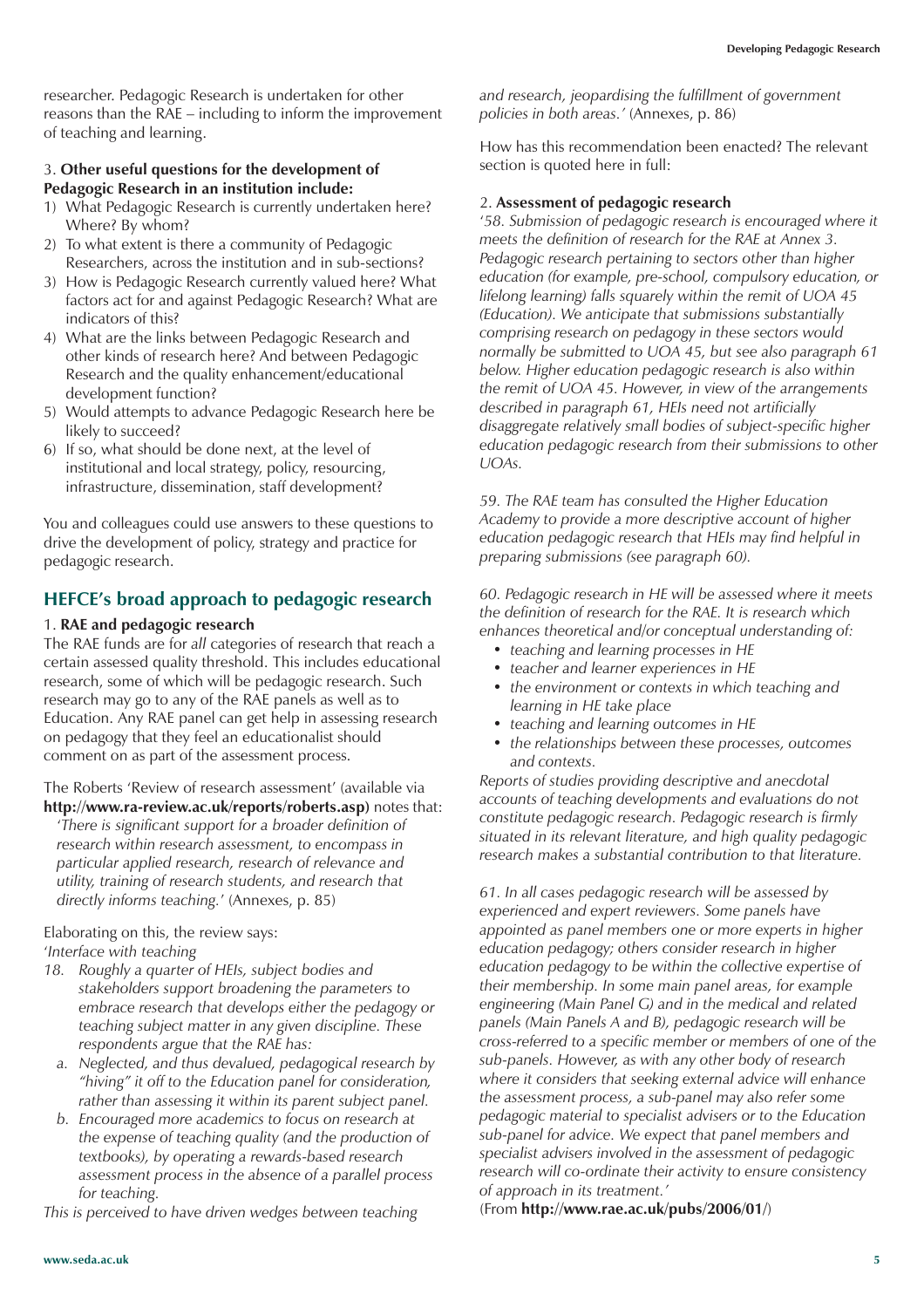**In summary,** pedagogic research *is* admissible to the RAE, and will be judged by the same standards as disciplinary research.

### 3. **TLRP**

HEFCE is supporting educational research through TLRP, managed by ESRC – particularly, in the new round, on research into widening participation. HEFCE has funded the Higher Education Academy for e-learning research, with Manchester and Southampton Universities. This funding should help the Higher Education Academy to support educational research of relevance to HE sector – mainly through dissemination of what is already known through good practice guidance, and also via new research projects that they commission.

### TLRP projects are large - see

**http://www.tlrp.org/proj/Higher.html** for current projects.

### 4. **CETLs**

HEFCE expects the CETLs to evaluate their progress, and to collect research evidence over their five-year funding span. HEFCE Guidance Notes for Stage Two Bids (para. 5) say: '*We would like to see business plans at stage two show how the CETL will acquire and utilise a capacity to draw in pedagogic research and evaluation and to undertake research into its own practice.*'

### For general information on CETLs see **http://www.hefce.ac.uk/learning/tinits/cetl/**.

5. **NTFS** (administered by the Higher Education Academy for HEFCE)

For 2006, in addition to the individual strand (50 awards each of £10,000), the 2006 NTFS scheme invites teams to bid for development funds of up to £200,000. Each team must include at least one NTF. The Higher Education Academy's four institutional themes, one or more of which bids are expected to address, are innovations in the curriculum and student support, quality management, student assessment and academic leadership.

HEFCE expects some current and future NTFS projects to yield Pedagogic Research outcomes. See **http://www.heacademy.ac.uk/NTFS.htm**.

### 6. **Learning and Teaching Strategies**

Learning and teaching strategy funding will include new funding to support research-informed teaching. Some of this funding will be subject based, for curriculum update, and some might be pedagogic - both are necessary to enhance learning.

### 7. **HEFCE research and evaluation**

HEFCE commissions and supports a research and evaluation programme. Some of this is about student experience and pedagogy - for example, reviews of workplace learning.

HEFCE also expects the QAA to publish composite information following audits that supports pedagogic research.

**Overall**, HEFCE policy and approach on pedagogic research is multifaceted. HEFCE wants to encourage pedagogic research - they see it as one aspect of University research, and also crucially as supporting the development of higher education teaching and learning. Research and development in learning and teaching are both very important.

### **Journals**

Some journals which publish articles about learning, teaching and pedagogic research are listed below (adapted from Tight 2003).

- 1. *Active Learning in Higher Education* (ALHE)
- 2. *Association for Learning Technology Journal* (ALT-J)
- 3. *Assessment and Evaluation in Higher Education* (AEHE)
- 4. *European Journal of Education* (EJE)
- 5. *Higher Education* (HE)
- 6. *Higher Education in Europe* (HEE)
- 7. *Higher Education Management* (HEM)
- 8. *Higher Education Policy* (HEP)
- 9. *Higher Education Quarterly* (HEQ)
- 10. *Higher Education Research and Development* (HERD)
- 11. *Higher Education Review* (HER)
- 12. *Innovations in Education and Teaching International* (IETI)
- 13. *International Journal for Academic Development* (IJAD)
- 14. *Journal of Further and Higher Education* (JFHE)
- 15. *Journal of Geography in Higher Education* (JGHE)
- 16. *Journal of Higher Education Policy and Management* (JHEPM)
- 17. *Perspectives: Policy and Practice in Higher in Education* (P:PPHE)
- 18. *Quality in Higher Education* (QHE)
- 19. *Studies in Higher Education* (SHE)
- 20. *Teaching in Higher Education* (THE)
- 21. *Tertiary Education and Management* (TEAM)

### **References**

Ashwin, P. and Trigwell, K. (2004) 'Investigating Staff and Educational Development', in Baume, D. and Kahn, P. *Enhancing Staff and Educational Development*, RoutledgeFalmer.

Baume, D. (2002) 'Dialogues: research and teaching', *Educational Developments*, 3:26-27.

Baume, D. (2003) 'Monitoring and Evaluating Staff and Educational Development', in Kahn, P. and Baume, D. *A Guide to Staff and Educational Development*, Kogan, pp. 76- 95.

Baume, D. and Yorke, M. (2002) 'The reliability of assessment by portfolio on a course to develop and accredit teachers in higher education', *Studies in Higher Education*,  $27(1):7-25.$ 

Brew, A. (2001) *The Nature of Research*, RoutledgeFalmer. Cannon, R. (2001) 'The impact of training and education programmes in Indonesian aid schemes', *International Journal for Academic Development*, 6(2):109-119.

Chelimsky, E. (1997) 'Thoughts for a new evaluation society', *Evaluation* 3(1):97-118.

Gibbs, G. and Habeshaw, T. (2003 (2nd edition)) *Recognising and Rewarding Excellent Teaching*, The TQEF National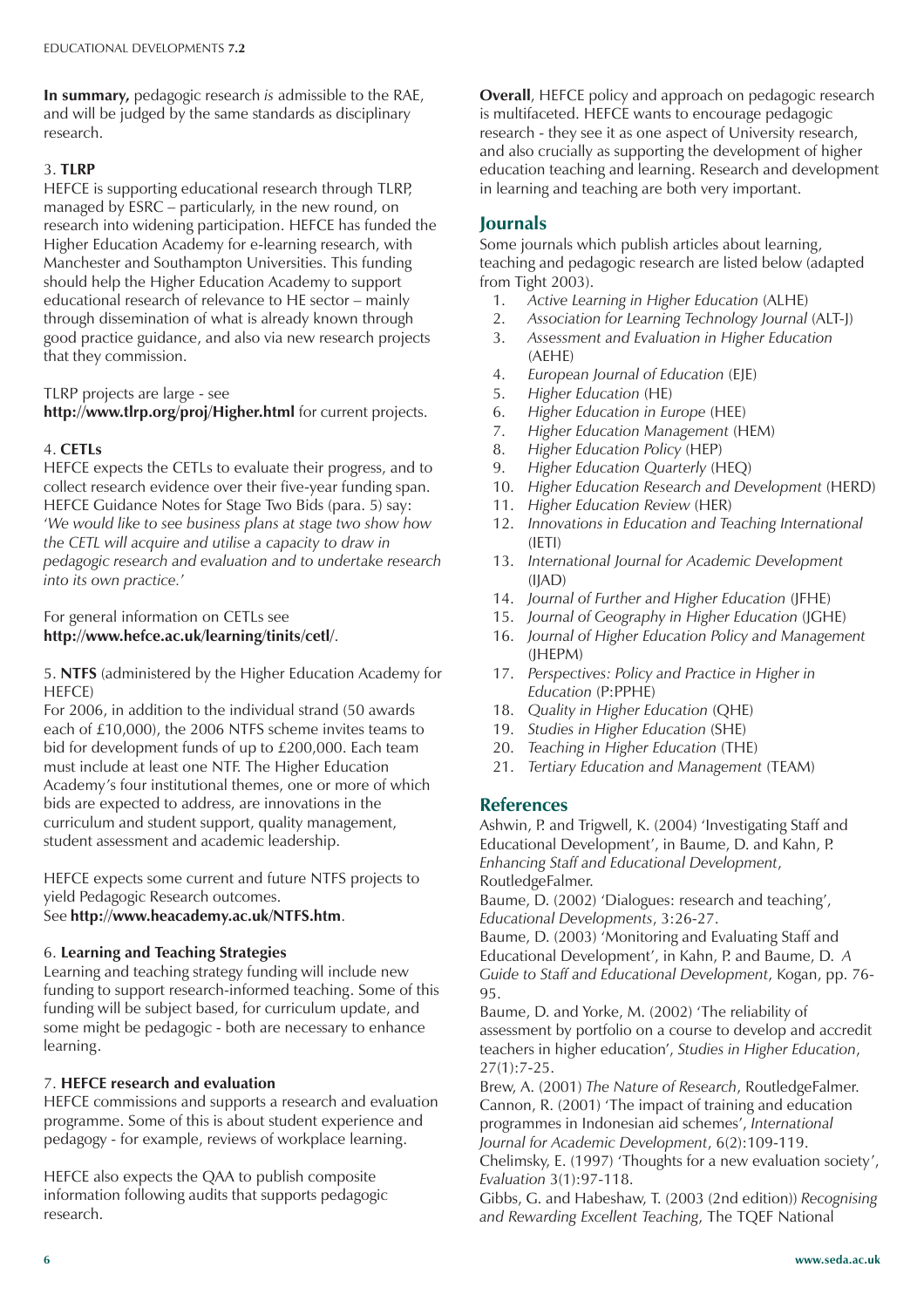Coordination Team, The Open University.

Healey, M. (2005) *Response to RAE2008 Consultation on assessment panels' draft criteria and working methods, with particular reference to treatment of pedagogic research*, Association of National Teaching Fellows.

Jarvis, D. K., Kondrashova, M. V. *et al.* (2005) 'Faculty Development in Russian Higher Education', *International Journal for Academic Development*, 10(2):125-137. Knight, P. (2003) *Evaluation of the LTSN Generic Centre - Unpublished report to the LTSN Generic Centre*, COBE, The

Open University. Lewin, K. (1951) 'Field theory in social science; selected theoretical papers', in Cartwright, D., *Field theory in social science; selected theoretical papers*, Harper & Row. RAE (2005): *Guidance on submissions, June 2005*, Ref. RAE

Rust, C. (1998) 'The impact of educational development

03/2005.

workshops on teachers' practice', *International Journal for Academic Development*, 3(1):72-80.

Schreurs, M.-L., Robertson, H. *et al.* (1999) 'Leading the horse to water: teacher training for all teachers in a faculty of Health Sciences', *International Journal for Academic Development* 4(2):115-123.

Smyth, R. (2003) 'Concepts of Change: enhancing the practice of academic staff development in higher education', *International Journal for Academic Development*, 8(1&2): 51-60.

Tight, M. (2003) *Researching Higher Education*, Society for Research into Higher Education/Open University Press, pp. 16-17.

**David Baume** is a higher education consultant, and **Liz Beaty** is Director of Learning and Teaching at the Higher Education Funding Council for England.

### Opinion: Academics - employees from hell?

**Graham Badley,** Anglia Ruskin University

They most certainly are if we believe a recent polemic in that bastion of truth and rectitude called the *Financial Times*. At first sight the problem of running universities is that the academics themselves are clearly unmanageable. This is especially so at times when change in higher education is deemed (by whom and for what purposes?) necessary. Academics are always capable of resisting or even subverting whatever may be proposed.

The trouble is that academics are 'employees from hell' who lack the abilities and dispositions that would equip them to be 'components in a modern, flexible organisation' (Kellaway, 2006: 9). They are totally unsuitable for being managed because:

- They are clever and believe they can think for themselves
- They lack emotional intelligence and often become childish and petty
- They are often introverts and poor team players and see their colleagues mainly as rivals
- They are so critical that they question and often reject new initiatives
- They reject authority and fail to suck up to or brown-nose their bosses so that disagreement prevails
- They are complacent and believe in the status quo which has given them secure jobs and pensions
- They are also insecure and bitchy since few others understand the research upon which their status depends (summarised from Kellaway, 2006).

So academics are unmanageable employees from hell because their cleverness makes them childish, their introversions make them competitive, their criticality makes them destructive, their disrespectfulness makes them reject authority, their complacency makes them reject change and their arcane, unread research makes them insecure. And, given the view that 'the grander the university the bigger the egos', so the management problems in Harvard and Oxford are that much greater than in, say, the humble University of Poppleton.

However there are those who actually try to manage the unmanageable. They come in various guises and hierarchies – vice-chancellors, presidents, principals, and deans. They get to run the universities by rising to the top on the basis of their own arcane research and their own determined networking. But they 'may have little notion of how to manage

things' (Kellaway, 2006). They also possess all the above shortcomings as exemplified by the recently resigned President of Harvard who has been described as 'brilliant, infantile and insensitive' with an emotional quotient close to zero. Increasingly, universities are run by people who try to use what they see as modern management techniques: 'This can be catastrophic. They import third-rate management fads that the private sector has already junked and implement them badly' (Kellaway, 2006).

But isn't all of this simply caricature? Are all academics as hellish as described? Is Kellaway really suggesting that we all think that we are too clever to be properly managed? Are we all emotionally stunted? Does she want us to put our critical faculties to sleep every time the managerialists in charge try to adopt yet another fad – Management by Objectives, Total Quality Management, Benchmarking or whatever? Does she really want us to become dehumanised 'components' in our modern and so inflexible academic organisations where our lack of human features might make 'sucking up to' our bosses just a little bit difficult?

At least Kellaway recognises that, for the most part, 'universities function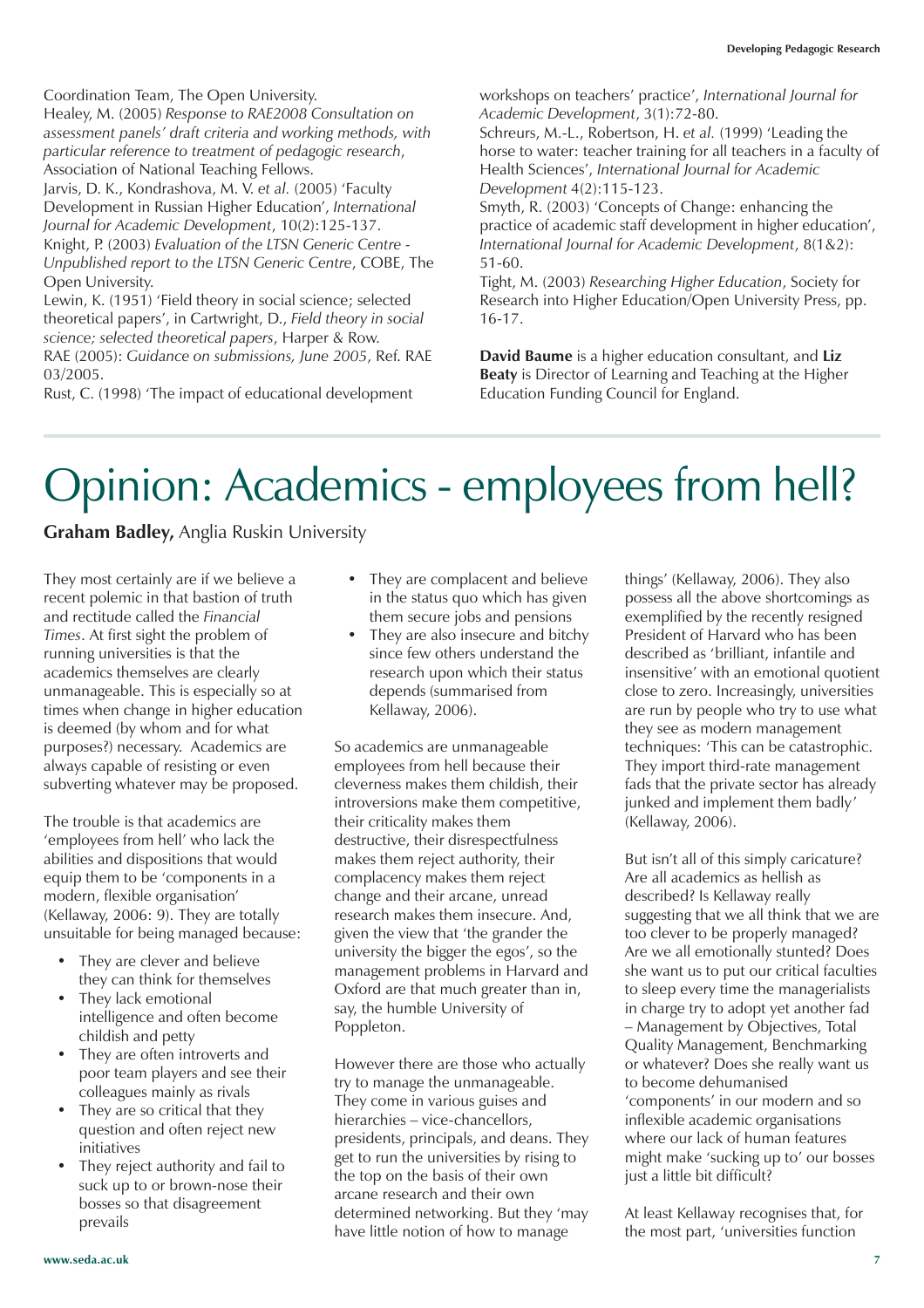adequately enough when everyone is left to their own devices'. Unfortunately this simple yet important truth has yet to be grasped by government, by the Higher Education Funding Council for England, by those who impose stupidities such as the Research Assessment Exercise upon us, by university managers who insist on their right to manage in top-down, powercoercive ways, by those who destroy what little collegiality is left in higher education, by those who are complicit in the whole managerialist conspiracy, and by those who wouldn't trust their academic colleagues to teach a class without filling in a module reference sheet and assess a student without being double-checked.

Kellaway thinks, however, that 'incompetent management seems not to matter, the ship goes on sailing. The trouble comes when drastic change is

needed'. But incompetent, over-heavy, bureaucratised, non-collegial, management does matter since the people who suffer most are those academics (and other staff and students) who are badgered, bossed and bullied from semester to semester until they do their masters' bidding. They still see themselves as bossed about even if the messengers who deliver the corporate instructions appear themselves to be pleasant people. All members of the academy if academy it still is rather than a business corporation - would like to have some say in what might be meant by the claim that 'drastic change is needed'. 'Drastic' according to whose analysis, based on whose academic or, even, democratic values? Academic freedom is one such value that has to be jealously protected and safeguarded even by those increasingly beleaguered colleagues from hell.

Perhaps it is not the academics who are unfit subjects to be managed, but rather the managers themselves who are unfit to do the managing. Indeed we academics don't want to be *subjects* at all, let alone *cogs* or *components*. Academics may be awkward but we are not bits of engines or parts of machines. Academics, as both teachers and researchers, are engaged in what Bruner calls 'human events'. The managerialists, with their fads and their systems, forget that at their peril.

### **References**

Kellaway, Lucy (2006) 'Why academics make an unfit subject for management', *Financial Times*, 27 February 2006, p. 9.

**Graham Badley** is Senior Research Fellow in the Faculty of Education at Anglia Ruskin University.

# Defining excellence in learning and teaching

**Penny Burden,** University of Surrey, and **Chris Bond** and **Julie Hall,** Roehampton University

The term 'excellence' denotes something that is superior, outstanding, and of exceptional quality; but colloquially speaking, excellence signifies that one has surpassed those who are comparable. However, although the dictionary may be able to supply us with generic definitions of 'excellence', once submerged within a particular field or discipline, this clarity deteriorates. Higher Education (HE) is one such field.

With tuition fees set to triple, an increasingly diverse range of students continuing into further and higher education, and emphasis on public accountability, today's UK University has an increasingly mechanistic ethos. In a climate in which traditional pedagogic philosophy and vocabulary is being replaced by a more business-orientated discourse, students are increasingly seen as 'consumers' (Wojtas, 2001) and their tutors as 'transmitters of information' so that an end product (degree/position on a league table) can be acquired. The current move to unitisation of the HE curriculum (Yorke, 2003) in order to support the complexities of widening student diversity seems to contradict the humanistic considerations of the Government's Green Paper (DfEE, 1998), which aims to 'foster love of learning' (Bachkirova, 2000). Within this climate, many within Universities are being called upon to claim or strive for 'excellence'. We felt that it was essential that we attempt to unravel the components of 'excellence' in learning and teaching in HE and we gained project funding to provide workshops to do



conceptions of excellence.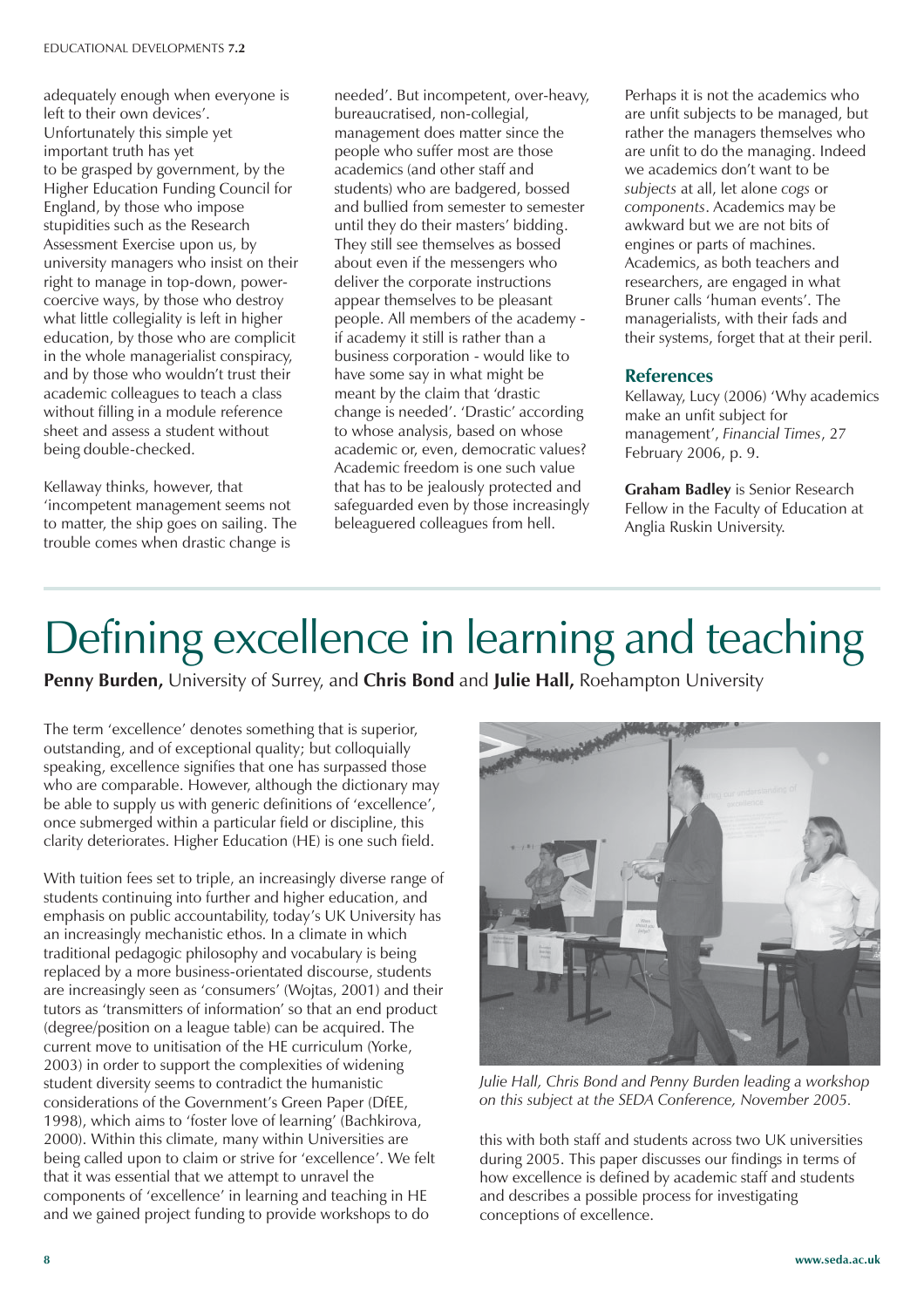### **Activities and intended outcomes**

The project began with commissioning a literature review which highlighted the debate around use of the term 'excellence' in teaching and learning, noting that 'excellence' seems to be one of those buzz words that is often utilised, yet rarely fully understood. The review concluded that universities should be utilising their academic staff as well as their students in order to define and develop understandings of the concept of 'excellence' and to use the results of these discussions to inform practice and policy which was the purpose of the Knowledge Cafés.

### **Knowledge Cafés**

In October 2004, Chairs of Teaching and Learning Committees in both institutions circulated details of the project to members of academic staff who were asked to submit expressions of interest. We were looking for four members of staff from each University who, in return for their time, would receive £300 to contribute towards their own professional development. We were initially oversubscribed so numbers were whittled down on a basis of mix of disciplines and varying levels of experience so as to include probationary lecturers as well as more established academics. The following disciplines were represented: Computing, Law, Management, Nursing, Literature, Early Years' Education, Dance and Music Therapy.

### **The first Knowledge Café (December 2004)**

The first Knowledge Café yielded a rich and complex discussion which highlighted different emphases and priorities. The group problematised the term 'excellence' which raised many aspects, categorised under the following headings:

- Subject knowledge and teaching expertise
- Research and teaching (want to do both)
- Student view of excellent teaching
- Relationship between excellence and competence
- Traits of excellent teachers
- Situational aspects
- Discipline
- Vocational/academic tensions.

### **Conclusions**

Conclusions from the first Knowledge Café could be summarised as:

- 'Spending an afternoon analysing how we value and evaluate our teaching was excellent staff development' 'You get a year for a research sabbatical – but are lucky to get an afternoon to think about teaching'
- Overall, there was enthusiasm for an emphasis on 'supporting excellence' rather than measuring it
- It was agreed that some thought should be given as to how to cascade this process. A possible route would be to take the same process of questions and discussion back to participants' own departments
- That the priority should be an output which satisfies participants and is then considered for the use which can be made of it internally. This reflected the participants'

concern that the staff development aspect of considering definitions of excellence was valuable, but they were concerned about the possible managerial uses to which the outcomes could be put

- That elements of the discussion could provide a pragmatic and useful resource for colleagues
- That an outcome from the overall Knowledge Café process should be a series of recommendations for HEIs.

### **The second Knowledge Café (May 2005)**

At this event aspects from the first Knowledge Café were discussed further. This event was enhanced by the presence of six students.

Issues/observations arising included:

- The need to understand excellence from the learner's perspective
- Context is excellence context specific? Does excellence vary across levels (1/2/3/M/D)? Does excellence vary across subjects? One example was based on the Management lecturer who takes a slick 'management consultant' approach to lecturing. This may be expected and appreciated in the context of Management degrees and regarded as 'excellent' but may not be so highly regarded in the context of another discipline
- Other contexts include the institutional context and the student context. Institutions can create a reputation of excellence quite easily. Would students define excellence differently? How do they choose which university to attend? Are they influenced by league tables?
- Two specific areas were highlighted classroom specific and role specific - and it was suggested that this might mean different aspects of excellence are appropriate within each. What are we testing?

This was taken further during discussion groups – one involving academic staff participating in the project and the other involving the students. The group made up of academic staff discussed a list of 'dimensions' of excellent teaching and then when the groups combined, participants were asked to mark their top five and bottom five dimensions.

### **Dimensions of Excellent Teaching**

- 1. Subject-specific knowledge
- 2. Life skills/being well-developed people/having a life, etc.
- 3. Communication/interpersonal skills
- 4. Empathy/concern for the learner
- 5. Reflection on one's own practice
- 6. Range of strategies/techniques
- 7. Being available in the student bar
- 8. Enthusiasm/inspiration
- 9. Being a high profile researcher
- 10. Organised/reliable/good at routine
- 11. Knowing what students find hard
- 12. Fairness/consistency
- 13. Being well dressed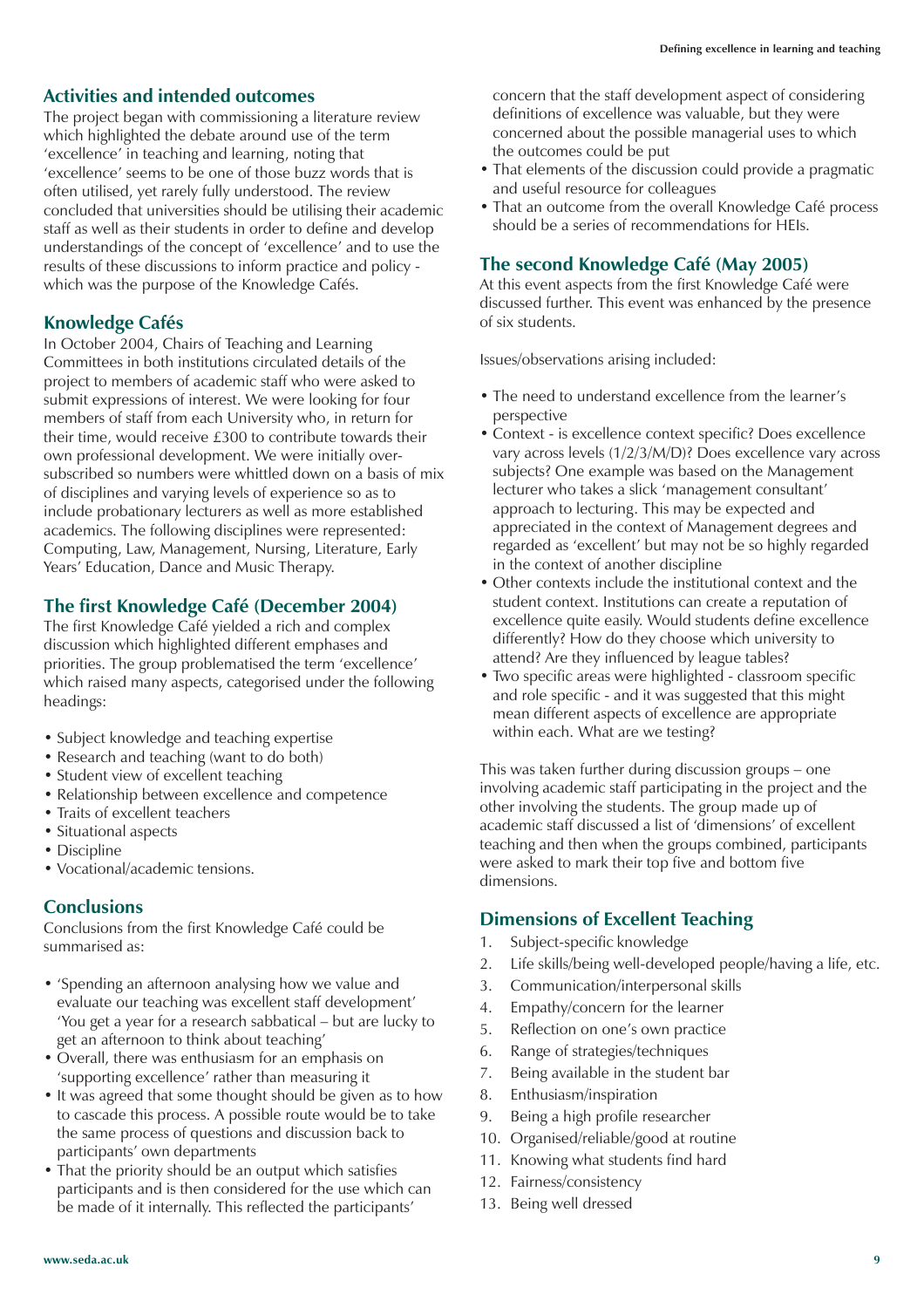- 14. Awareness of student needs at different levels
- 15. Engaging with widest number of students
- 16. Teaching for 'learning that lasts'
- 17. The ability to develop as teachers
- 18. Being available outside teaching time
- 19. A vision of what learning and teaching could be
- 20. Being famous (and on the telly)
- 21. Conscious of the different demands on teachers and learners
- 22. Self-awareness
- 23. Having a formal teaching qualification
- 24. Knowing how people learn/how teaching works

### **Staff Top 5** Student Top 5 1. Enthusiasm/inspiration 1. Range of strategies/ techniques<br>2. Enthusiasm/inspiration 2. Subject-specific knowledge<br>3. Communication/ 3. Teaching for 'learning that interpersonal skills and lasts' 4. Knowing how people 4. Knowing how people learn/how teaching works learn/how teaching works 5. Organised/reliable/good 5. 11, 14 and 18 all tied in at routine this position **Staff Bottom 5** Student Bottom 5 1. Being well dressed 1. Being famous (and on the telly) 2. Being famous (and on the 2. Being available in the telly) student bar 3. Being available in the 3. Being a high profile student bar researcher 4. Being a high profile 4. Being well dressed researcher 5. A vision of what learning 5. Having a formal teaching learning and teaching qualification could be *Top 5 matches\* Bottom 5 matches* Enthusiasm/inspiration Being well dressed Knowing how people learn/ Being famous (and on the how teaching works telly) Being available in the student bar Being a high profile researcher

\* Although staff and students only agreed on two of the top 5 matches, when this was discussed, it was apparent that the choices students had made were all about communication so really there was not such a divergence of view as it may have appeared.

The concluding discussion was based around how these dimensions of excellent teaching could be used. Suggestions included:

- Using them as recruitment and selection criteria and for assessing performance
- Using them for training/development/induction students could give feedback against competencies which would illustrate weaknesses

• Production of a discussion document/leaflet based on the outcomes of these discussions for internal circulation with questions to stimulate discussion.

It was also recognised that there were practitioner issues that project members may want to explore further and it is the intention of the Project Leaders to create opportunities to facilitate this during the coming year.

### **Conclusion**

The Knowledge Café project has begun to facilitate the culture of joint educational development which was hoped for. Participating members of academic staff at both institutions remain keen to continue developing this collaborative approach, particularly to explore ways in which their colleagues in both institutions could benefit in very practical ways. The model adopted in 04/05 has been very successful so far, but needs further development for sustained growth.

Participants wished to see an output from the project with which they felt comfortable and which could also be used internally by colleagues. The discussion in May expanded on this and it was felt that defining concepts of excellence in this way (by engaging with peers) would result in frames of reference owned and utilised by the academic community – rather than a management/audit tool.

Funding staff for their time in attending the Knowledge Café sessions has also had incidental outcomes for both institutions as participants are using that money for their professional development – using it to purchase resources which are helping to develop them, and their colleagues, further.

### **References**

Bachkirova, T. (2000) 'How Much would Love of Learning Cost? Humanitarian Versus Pragmatic Views on Lifelong Learning', *Journal of Further and Higher Education*, 24 (3): 293-300.

DfEE (1998) *The Learning Age: a Renaissance for a New Britain*, http://www.lifelonglearning.co.uk/greenpaper, accessed May 2004.

Wojtas, O. (2001) 'Feedback? No, just give us the answers', *Times Higher Educational Supplement (THES),* 25 September 2001 (http://www.thesis.co.uk:80/tp/1/PRN/SEARCH/ indexa.html ), accessed April 2004.

Yorke, M. (2003) 'Formative Assessment in Higher Education: moves towards theory and the enhancement of pedagogic practice', *Higher Education*, 45: 477-501.

**Penny Burden** is Head of Skills and Personal Development at the University of Surrey.

**Julie Hall** is an Educational Developer and **Chris Bond** is Assistant Director of Educational Development in the RED Centre at Roehampton University.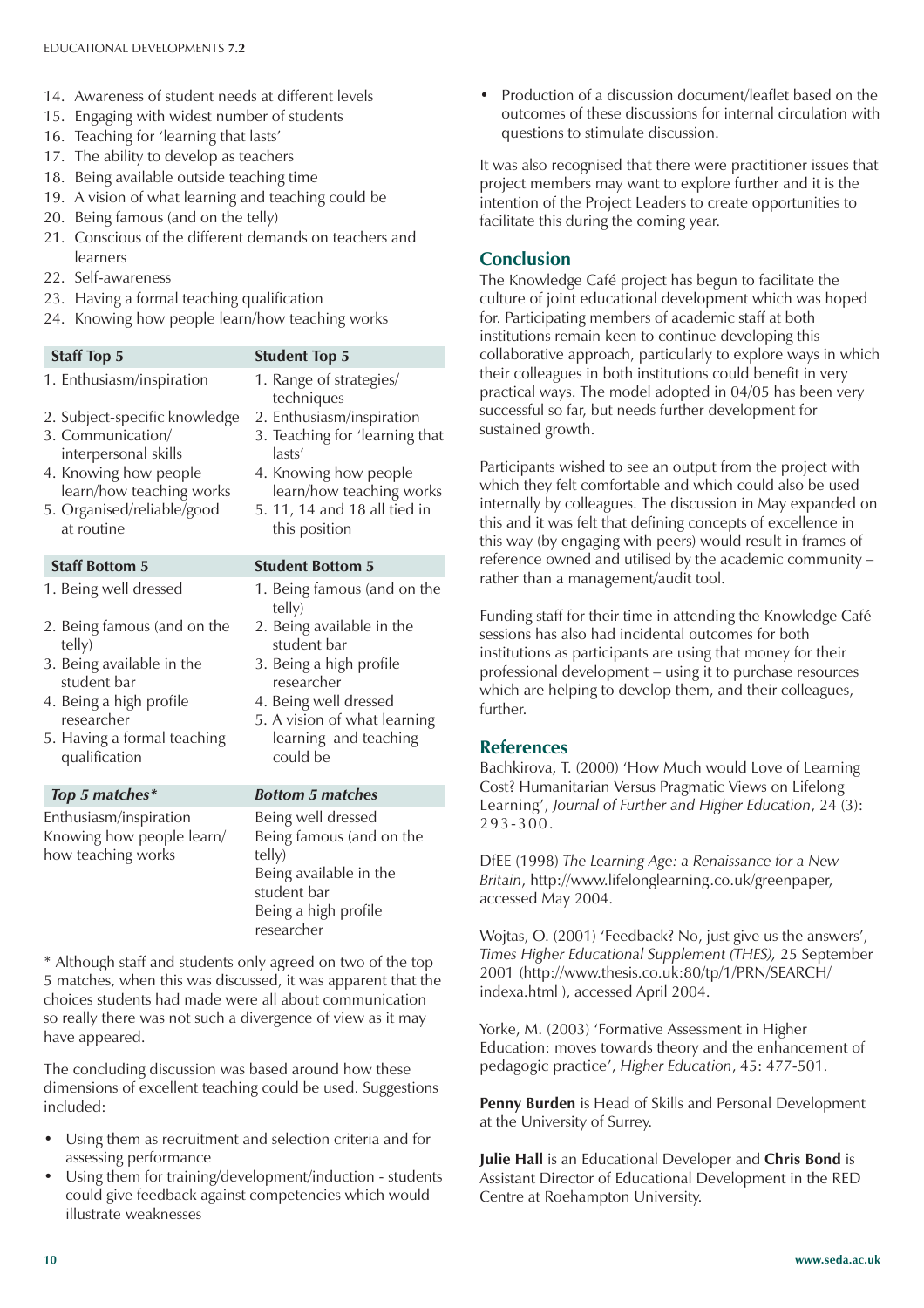## Progress within the Higher Education Learning Partnerships Centre for Excellence in Teaching and Learning

### **Mark Stone** and **Antonia Walker**, University of Plymouth

The work involved in taking the significant learning and teaching developments planned for, and outlined in the original bid, into a work-in-progress has been substantial. This brief account introduces a few of the key issues, challenges and experiences from the Higher Education Learning Partnerships (HELP) CETL.

In summary, the HELP CETL is working to build upon the excellent track record of the University of Plymouth (along with its regional Further Education College partners) in developing successful HE in FE partnerships and significantly widening participation while simultaneously maintaining high retention levels. The University of Plymouth Colleges faculty (UPC) guides, supports and strategically coordinates the provision of HE in 18 FE Colleges (named as partners in the bid). The HELP CETL was established through the excellent practice developed over fifteen years across the partner Colleges within the South West.

The HELP CETL programme, and the vision and aims that underpin it, are derived from the existing culture and ethos of UPC, key aspects of which include:

- Developing a shared sense of purpose
- Promoting scholarship and research
- Collaboration (across subjects or interests e.g. ICT) to improve the quality of the student experience by developing staff, enhancing infrastructure and sharing good practice
- Dissemination through regional, national and international collaboration.

The HELP CETL programme aims to further strengthen the partnership,

enhance the students' experience, support an expansion of provision, and spread good practice both across the network and, more widely, through collaboration with other HE in FE consortia, Foundation Degree Forward and HE Academy Subject Centres. The key pedagogic influences of the HELP CETL, and the Communities of Practice (CoP) and Award Scheme in particular, include:

- Schulman, Wenger and Huber in developing communities of practice
- Practice at the University of Wisconsin Colleges
- Carnegie Foundation for the Advancement of Teaching and the Carnegie Academy for the Scholarship of Teaching and Learning
- Boyer and the Scholarship of Teaching and Learning
- Holistic approaches to developing teaching-learning environments
- Constructive alignment
- Ways of thinking and practising in the subject and subject pedagogy
- Troublesome Knowledge and Threshold Concepts - linked to the ESRC-funded Enhancing Teaching - Learning (ETL) Project.

### **Realising the vision**

The HELP CETL approach involves three main inter-related strands, supported by and linked to the capital programme. These are:

- 1. A programme of Development Activities linked to the UPC strategic agenda
- 2. A Teaching Fellowship and Continuing Professional Development (CPD) Award Scheme for HE in FE staff linked to the development activities of the HELP **CETL**
- 3. Establishing physical and virtual support for the emergence of Communities of Practice linked to

the sharing of knowledge and practice across subjects and Colleges through the development activities and the award holders.

The CoP development and facilitation is at the heart of the HELP CETL programme. All Development Activity and Fellowship/CPD award holder activity is situated within the context of emerging CoPs. This account will focus on the CoP and Award Holder models adopted by the HELP CETL.

### **Fellowships and CPD Awards**

The Award Scheme is implemented as one model to develop the capacity for research and scholarly activity within the HE in FE context across the partnership. It is central to the HELP CETL as the development of research and scholarship is a significant issue for HE in FE academics.

The original plan was to award:

- Six £10,000 annual HELP CETL fellowships to HE in FE teaching staff
- Fifteen £3,000 annual CPD Awards to academic and support staff.

The aim is for the award holders to have a significant role in leading Development Activities and CoPs, becoming ambassadors of the work of the HELP CETL as their individual projects develop.

 The scheme aims to enhance the professional standing of award holders by:

- Recognising existing expertise and excellence
- Rewarding contributions to HELP CETL developments
- Building capacity in pedagogic research and scholarship
- Redressing the current problem of providing appropriate rewards and recognition for teachers of HE in FE.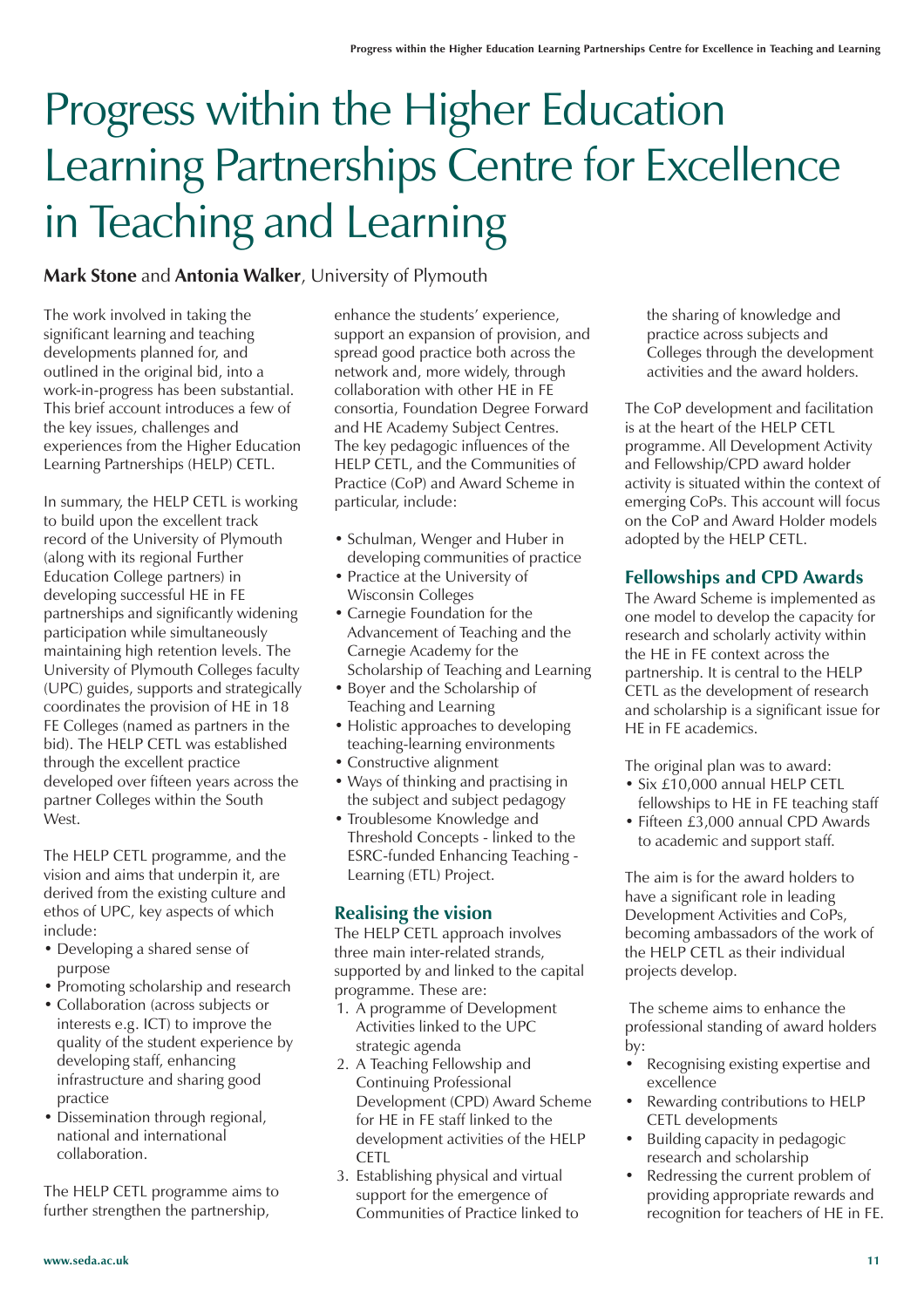The Award Scheme was one of the first priorities of the CETL and was initiated before most of the core CETL staff were in post. This was done for two key reasons. First to allow for awards to be advertised, applications received and awards granted with enough time for College staff to plan and undertake the work from the beginning of the 2005/6 academic year. Secondly, the award scheme placed a focus on the Colleges and the excellent work of the staff within them, rather than the University. Initiating the scheme early on in the HELP CETL programme allowed for development work to start quickly and publicly while the administrative and organisational aspects of establishing a CETL, within the UPC Faculty, University and with other stakeholders got underway.

The initial outcome of the Fellowships and CPD Award process in 2005/6 was:

- 11 Fellowships totalling £85,000
- 10 CPD Awards totalling £30,000

from 7 colleges:

- Bridgwater
- **Cornwall**
- North Devon
- Somerset College of Art and Technology
- Plymouth College of Further Education
- Plymouth College of Art and Design
- Truro

in 8 subject groupings:

- Art and Design
- Arts and Humanities
- **Business**
- **Fducation**
- Health and Social Care
- Social Sciences
- **Technology**
- Tourism and Hospitality.

The HELP team has recently been working with the initial award holders to reflect on the process and experience of the award scheme, along with how the award holders may link to the development of Communities of Practice within and across their disciplines, and how their role in the HELP CETL can be researched and captured. There is

initial evidence that award holders benefit from being able to share their project ideas and experiences with other staff. This is a move towards building links with academics in other colleges working with similar issues and has potential as a basis for developing a community of practice.

### **Communities of Practice**

The HELP CETL aims to inspire teaching and learning communities to research and reflect on their practice, to share and disseminate knowledge and experience as well as share resources, within the South West region and beyond. The HE in FE context within UPC involves working across a dispersed regional partnership and beyond. The aim is to facilitate the creation of dynamic and effective physical and virtual communities to enable greater communication and collaboration across physical and academic boundaries. CoPs will be supported to develop and/or emerge from new and existing networks or groups.

It is to be hoped that the emerging CoPs will provide guidance, support and development opportunities to members, participants and others. One key type of emerging CoP is the UPC Subject Forums. Subject Forums were established by UPC, following a model at the University of Wisconsin Colleges where colleagues come together

across a regional HE partnership to take forward their subject-based agenda.

As well as Subject Forums, other groups or networks have a key role in developing, supporting, evaluating and disseminating their own and others' good practice. Initial work is underway to facilitate the establishment or development of CoPs focusing on:

- Infrastructure
- Blended Learning
- Retention, Progression and Transition
- Subject Forum and CoP Interdisciplinary Trading Zone
- Work Based Learning
- HE in FE Partnership Theory into Practice
- HE in FE Partnership Management

and Leadership.

Over the next few months, work by HELP CoP developers will be enhanced by an initiative to underpin the work and development of physical CoPs with the deployment of virtual Community of Practice and Knowledge Management ICT tools and systems.

### **Challenges and risk-taking**

The CoP development and support, including the use of technology to underpin this, was identified within the original bid as an area of planned risk-taking.

Further risks that have become more apparent during the set-up phase relate to two key areas of work. First, work has been undertaken with a very wide range of University administrative or infrastructure services in support of the CETL. This has, on the one hand, delayed some planned work but, on the other, has led to other, useful but unplanned, outputs: for example, a streamlined process for the release of capital funding to University of Plymouth Colleges. A second key risk involves capacity. Many University and College-based staff across UPC, while having excellence to offer, are working at or close to capacity. It is challenging to facilitate further, CETLsupported, developmental opportunities without adding significantly to their workload.

For the HELP CETL team, some members of which are relatively new to the field of educational and academic development, there also comes the challenge of simultaneously taking forward one's own professional development whilst working with established, excellent practitioners, and supporting development opportunities for HE in FE colleagues across UPC.

### **Contact Information**

Chris Smart, HELP CETL Operations Manager, cjsmart@plymouth.ac.uk, **http://www.help-cetl.ac.uk**.

**Mark Stone** is Director of HELP CETL and **Antonia Walker** is Educational Researcher and Developer at the University of Plymouth.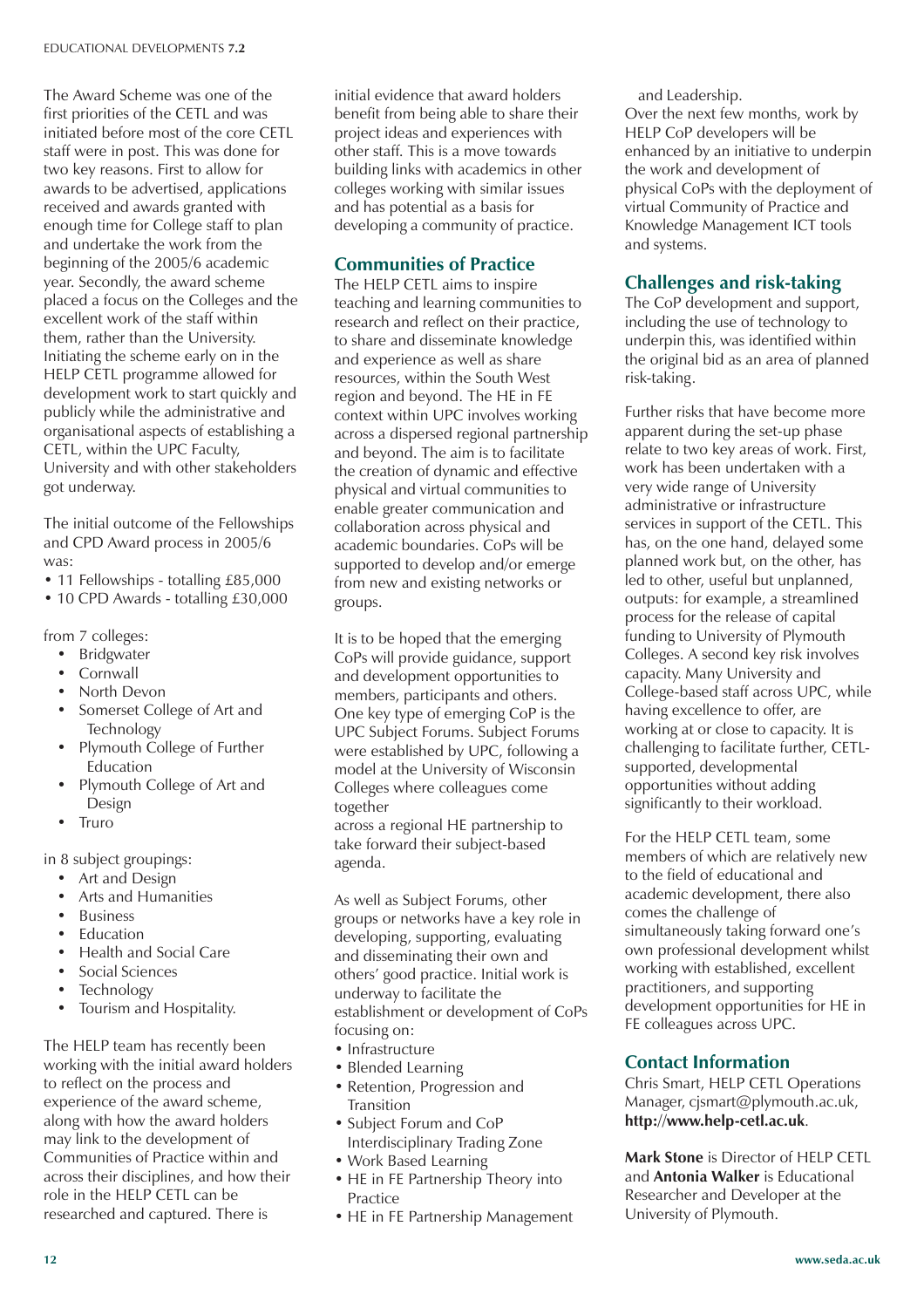## Using a Projects Day to showcase teaching and learning

### **Sue Gill** and **Carol Summerside,** University of Newcastle

Research-intensive universities can sometimes be perceived as rather stony ground when it comes to supporting teaching and learning. The pressures to 'do' research are growing as we move towards the next RAE and these pressures can be intense for many members of staff. The challenge for people like ourselves, working in the area of curriculum enhancement, is twofold:

- How to provide opportunities which prove useful for the staff involved
- How to raise the profile (and importance) of teaching and learning in the institutions' collective consciousness.

With these challenges in mind we have recently run a Teaching and Learning Projects Day which, feedback suggests, achieved the first aim. While it is more difficult to measure the second, we feel confident enough to be planning a repeat performance next year.

This paper offers a description of the event held in January 2006. We set ourselves the aims of recognising and supporting teaching and learning projects and bringing them to the notice of the wider University community. In order to achieve these aims the event was organised into two parts:

- Part 1 a morning workshop for all staff involved in teaching and learning projects. The workshop was facilitated by Professor Sally Brown (PVC, Leeds Metropolitan University) and was entitled 'Making the most of your projects: delivery, dissemination and delights'
- Part 2 a lunchtime display/dissemination event open to the whole institution. For this part of the event each project was allocated a display board and table in one of our large, centrally located conference spaces.

One of the main comments which prompted the organisation of the event came from a colleague managing an FDTL project who spoke of the perceived isolation of projects from the rest of the institution. Over the next few months the feeling grew that we should 'do' something to recognise the innovative nature of much of the work being undertaken in teaching and learning, and provide the opportunity for the institution to do something for the staff involved.

We set ourselves the challenge of inviting all the teaching and learning projects we could find in the University to come together for the workshop and display/dissemination event. A small amount of funding was found to cover the



*Teaching and Learning Projects Day*

operational costs of the day and our Staff Development Unit kindly agreed to cover the costs of the external facilitator. With this in place we were able to undertake the first challenge, that of identifying the projects to invite. We used a loose definition of projects to make sure we included both the single person project and the externally funded CETLs. While finding out about the large projects was straightforward, the smaller ones were sometimes much more elusive to track down and we had to rely on our existing networks and word of mouth. One project present at the day we had only found out about three days before the event! In the end we developed a list of almost 60 projects, of whom 37 were able to take part in the event.

We were fortunate to be able to secure Sally Brown to lead the workshop. Her knowledge and enthusiasm was perfect for the event and having a PVC at the event sent a strong message about the importance of the projects and their staff. The only drawback is that she set a very high standard for the next person to take on the task!

Sally said of the event: *'It was tremendous to see the breadth and scope of the projects represented at the workshop. It provided superb opportunities to showcase projects across the University and to let people know what else was going on around them, so that they could form new productive relationships with each other.'*

On the day over 50 members of project teams took part in the workshop. The workshop was a resounding success and it was difficult to get people to move to their display stands as they were continuing the discussions begun in the workshop. These discussions continued while project teams had lunch and took the opportunity to view the other displays. Once open to the University, over 70 staff visited, including our PVC (Teaching and Learning), the Deans of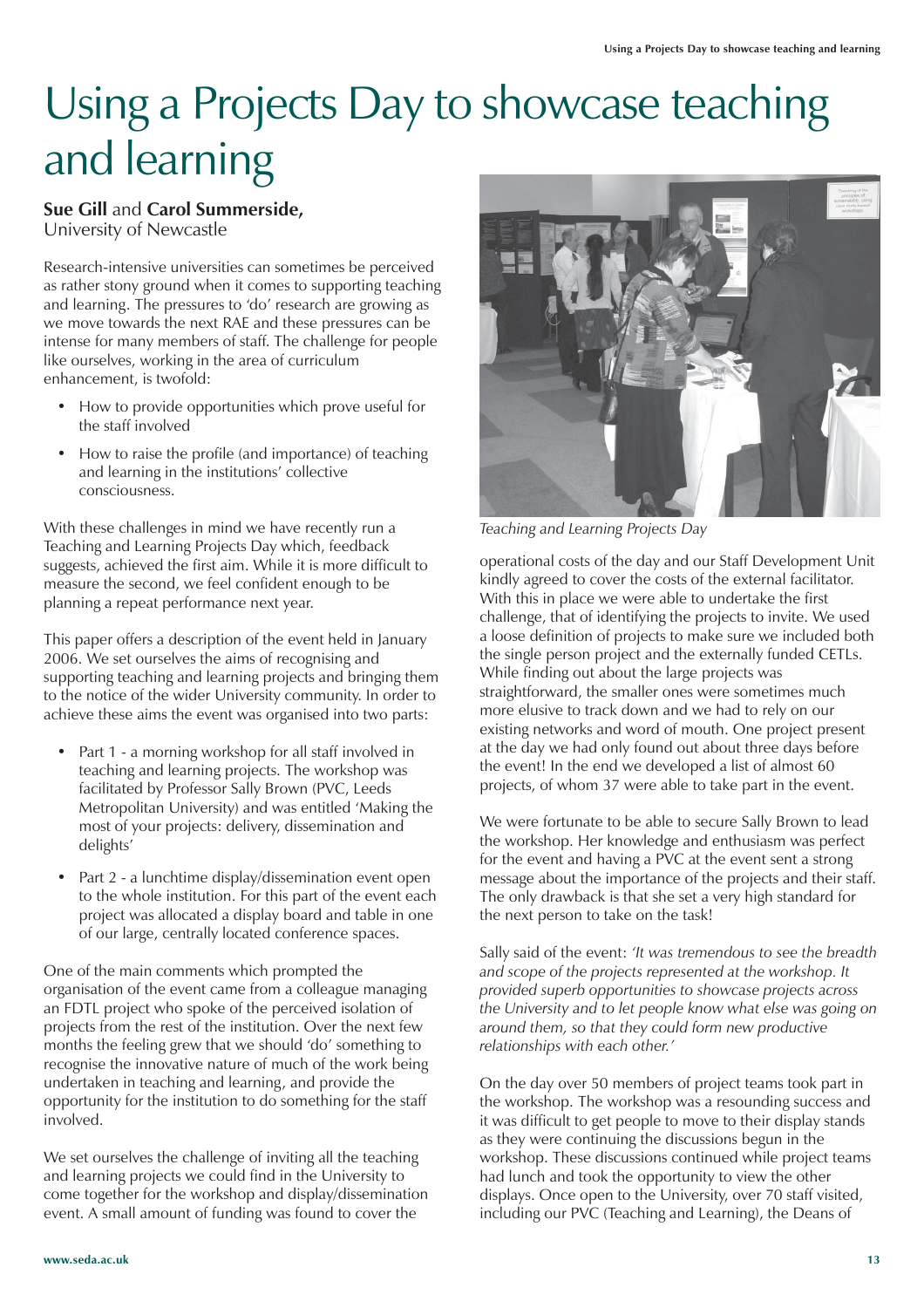Undergraduate Studies for all faculties and the Academic Registrar.

### **Immediate outcomes**

There was an overwhelming sense of enjoyment and bonding on the day from the project delegates. Representative comments from them include (when asked what elements of the event they found most useful/liked the most):

- *A great opportunity to network with others in similar areas*
- *A fantastic way to pick up on what is happening within the University in just a couple of hours*
- *That teaching was being given some profile in the university.*

The delegates and visitors were impressed by the variety, quality and innovative nature of the projects and the broad spread of faculties and schools represented.

For ourselves, partly as a result of wanting to publicise the day and report on it afterwards, we have set up a monthly teaching and learning newsletter and hope to encourage other people to write for it, not just one of us (SG).

### **In the longer term**

We now have the task of maintaining the momentum and interest generated by the day. We are currently (March) working on our evaluation of the day from the viewpoint of the project delegates. This will help us repeat the event next year. We plan to use the same format but have a different theme for the workshop and we want to get more of the rest of the institution into the event and will be overhauling our publicity to achieve this.



*Teaching and Learning Workshop*

We've also realised that we'll need to educate our colleagues on how to staff their stands after complaints from one project that no one wanted to speak to them. This may have had something to do with the way they were all stood talking to each other in front of their stand. . . .

Our preliminary evaluation has already shown some participants looking to work together in the future. We have also heard of two colleagues who visited the lunchtime session who are now discussing developing a joint module between their Schools in Medical Sciences and HASS (Humanities, Arts and Social Science). So we may have been a catalyst in the development of a new project which we hope will be represented at the next projects day in 2007!

**Sue Gill** is Senior Development Officer and **Carol Summerside** Development Officer in the Quality in Learning and Teaching (QuILT) service at the University of Newcastle.

# Copyright

Copyright for all published material is held by SEDA unless stated otherwise.

Contributors may use their material elsewhere after publication without permission, but the following note should be added: "First published in Educational Developments, issue number and date". Permission is required for use by a third party.

The publishers have endeavoured to find the copyright holders of all material in this magazine. If we have infringed copyright, we shall be pleased, on being satisfied as to the owner's title, to pay an appropriate fee as if prior permission had been obtained.

Every effort has been made to ensure accuracy in all published material. However, the Editorial Committee and the publishers cannot accept any liability for any inaccuracy accepted in good faith from reputable sources.

Any opinions expressed are those of the authors.

### Notice to Publishers

Books for review should be sent to:

### **Rachel Segal**

Book Review Editor, c/o The Higher Education Academy, Genesis 3, Innovation Way, York Science Park, York YO10 5DQ

Email: **r.a.segal@heacademy.ac.uk** or **office@seda.ac.uk**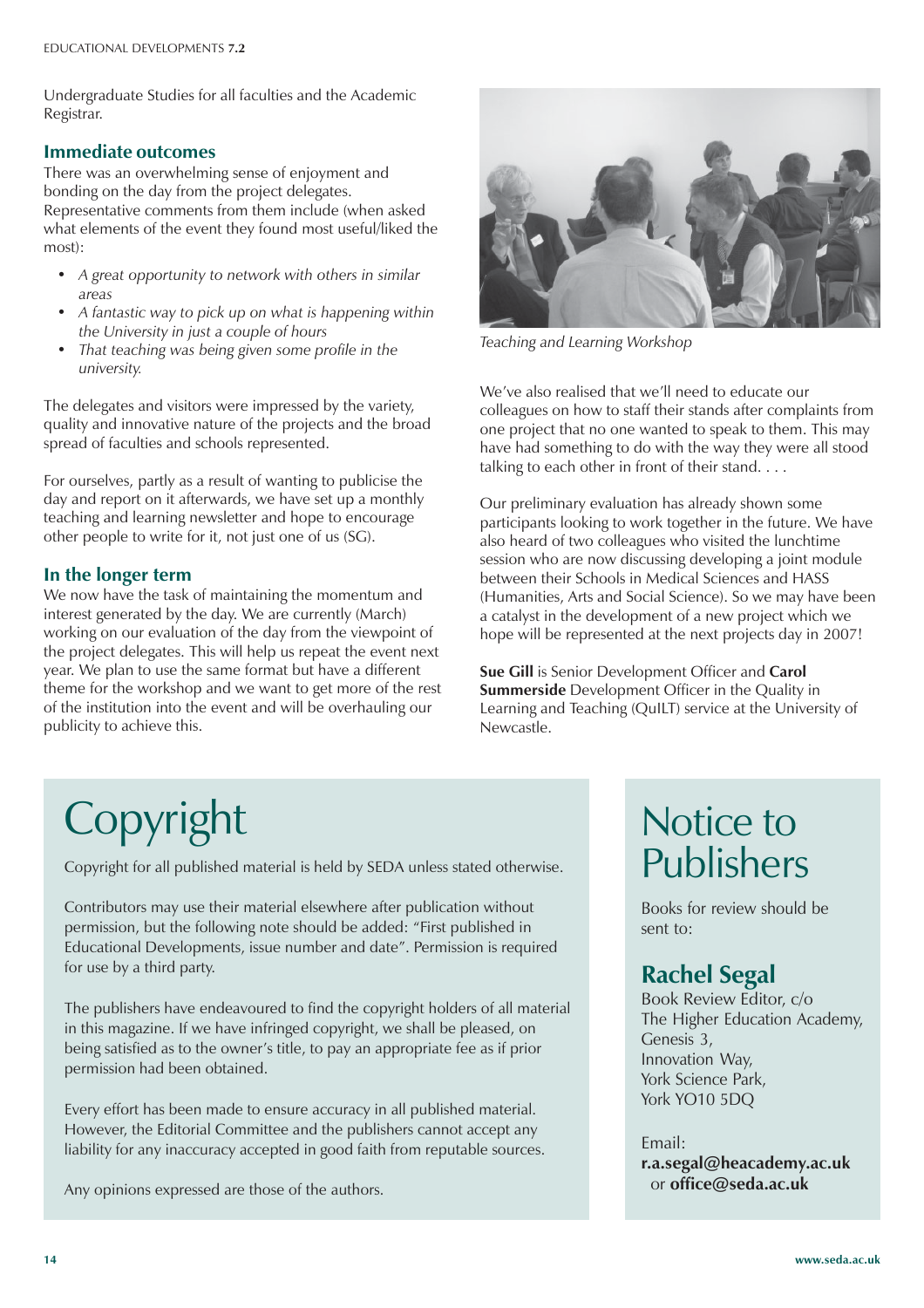# Work-based Learning and Workforce Development

**David Johnson**, Independent Consultant

### **Introduction**

Why does Higher Education (HE) still have a problem with work-based learning? Despite conferences devoted to it and many articles and publications on the subject, HE still sees work-based learning as an interesting but marginal area of activity. However, it challenges the historical approach to the delivery and assessment of student knowledge and raises concerns about academic rigour and standards.

Work-based learning is the key to HE's involvement in workforce development. There is a direct link between workforce development, economic development and social regeneration, and the link between them is the provision of opportunities for the individual to fulfil their potential. Raising the status of workbased learning presents a significant opportunity for HE to engage with workforce development as it will open up new markets with significant numbers of new learners, which will in turn promote deeper relationships with employers.

So why has work-based learning remained marginalised within HE? Perhaps because we have yet to achieve a common understanding of what is really meant by 'work-based learning', how it should be assessed, accredited and validated. Is workbased learning different from practical learning, work experience, work placement, experiential learning, work-related learning, learning by doing, life-place learning, or is it a generic term covering all of these? At the moment there are probably as many definitions of work-based learning as there are HE providers, employers and students.

Also, HE has to some extent been discouraged by the way some developments in course provisions have been derided in the media and society in general (e.g. media studies, surf studies) so there is a pressing need to bring about a level of social change whereby work-based learning courses are seen as credible, valuable, and equivalent yet different from academic courses.

### **Raising the Status of Workbased Learning**

Raising the status of work-based learning in HE, driven by the needs of individuals, employers and ultimately government, must have as its objective the creation of a more skilled workforce that is imaginative, flexible, and capable, and which has the ability to re-train as required.

HE has concentrated on the 18-21 age group, providing them with an established curriculum taught in traditional ways, with prescribed assignments and examinations. Universities and the majority of their academic staff are familiar and comfortable with this system, based on summative assessment of knowledge acquisition based on a body of subject literature.

There may be a feeling at some universities that there are enough potential students around without the need to enter new and difficult areas, because traditionally they have focused on a ready market from schools, which teach and assess in the same way, enabling them in three years to educate those students to the honours degree level. However, continuing to base a strategy on that premise is unlikely to prove successful for the UK/EU 18-21 age group, because demographics show that these numbers are declining.

Some universities have recognised this, but have decided to follow a strategy of internationalisation. For others this will not be an option and, therefore, if

they wish to sustain and build student numbers, those universities will need to engage with the, as yet, largely untapped market of workforce development.

Statistics are hard to come by, if only because of the problem of definitions, but the Council for Industry and Higher Education (CIHE) estimates the size of the market where employers are prepared to pay for workforce development to be between £4 billion and £8 billion. (That may be a conservative figure, as the Learning Skills Council has estimated the market to be worth £25 billion.) Of that, only £130 million goes to HE. Whatever the figure, HE appears to be missing out on a large and lucrative market. Once it grasps the point that, in the present financial climate, accessing a further 10% of this market will provide additional funding of £400–£800 million, there will be a rush to engage.

The market is potentially even bigger if other groups are included such as house parents, carers, the unemployed and those working in voluntary capacities. Where work-based learning is concerned it is essential to understand that significant, recognisable learning can occur anywhere and at any time outside of formal educational structures or designated teaching spaces, and also outside of formal employment.

The challenge is to provide a set of work-based learning pathways through education, with clear progression opportunities, establishing parity between work-based learning, academic provision, and combinations of the two. This involves a complex set of issues. There is a very large market made up of individuals and employers, who to date have been wary of formal education and view HE as a 'club' they would not be allowed to join.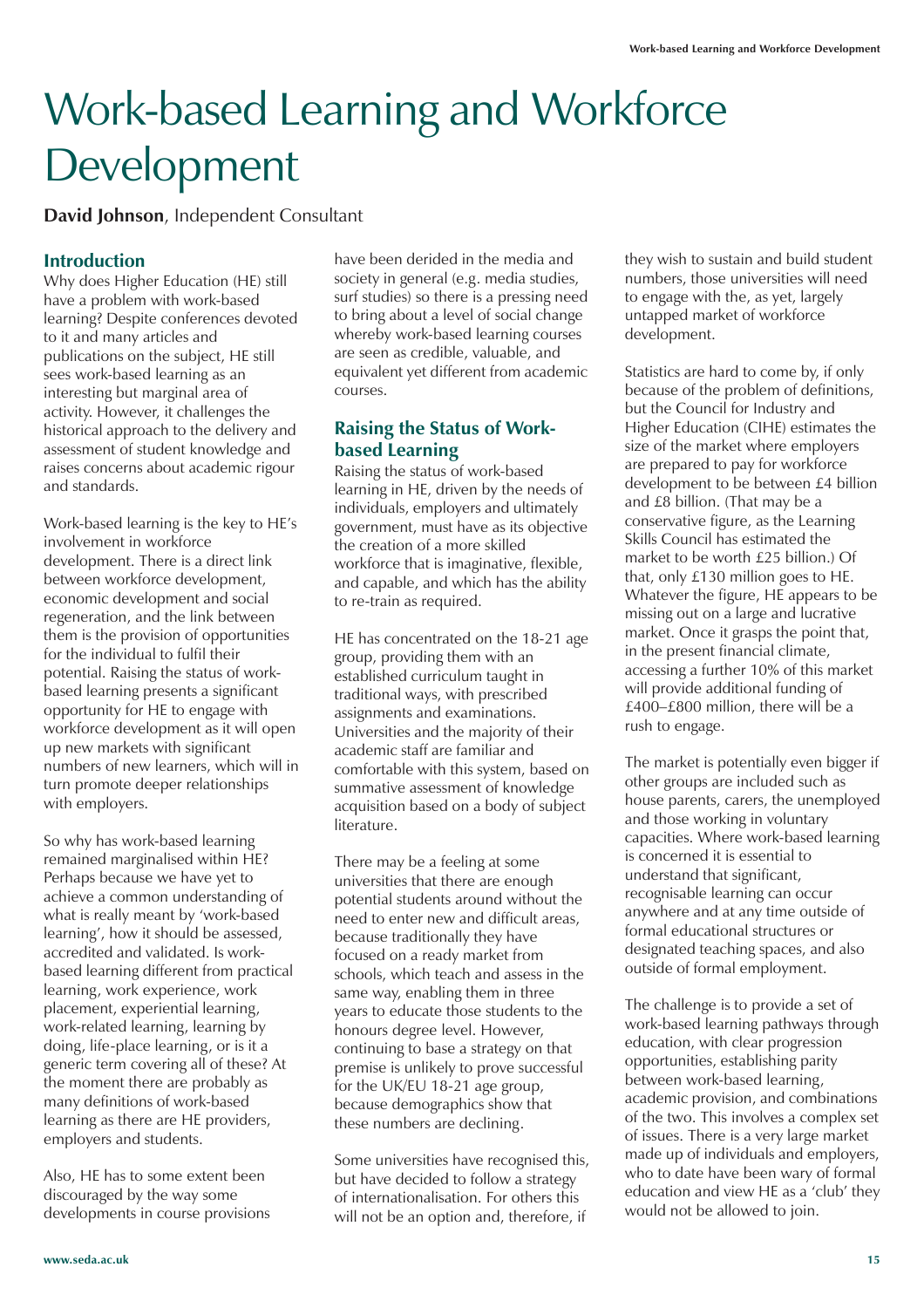The urgent need is for a bridge between work-based learning and academic learning. This might be achieved by the use of, for example, National Occupational Standards (Roodhouse, S. and Hemsworth, D. (2004)), which were developed by employers through Sector Skills Councils but remain rooted outside the HE system. HE is familiar with course and module learning outcomes, and they can be derived from, or mapped across to, National Occupational Standards. Swailes (2004) recommended that the Quality Assurance Agency (QAA) should consider relating its benchmark statements to those standards. It would also be important to be able to map the National Occupational Standards across to the National Qualifications Framework that came into effect in 2004.

Because of the lack of clarity around work-based learning in HE, students and employers are wary of committing their time and resources to something that may ultimately be seen as having little value. The DfES (2004) stated that:

*'The evidence that foundation degrees lead to genuine career opportunities in their own right, as well as progression to honours degrees, would have a major impact on demand.'*

Although the quotation relates to foundation degrees, the principle applies to vocational awards in general.

This is an exciting market as the following examples illustrate:

• **Large employers** increasingly operate internationally with no sense of geographical boundaries or artificial time periods based on notional academic years. Staff can therefore find themselves working anywhere in the world for variable periods of time which in very many cases denies them access to UK HE (or at the very least disrupts their studies) and crucially does not allow for the recognition of what they will have accomplished and learned from their time working overseas

- **Small and Medium Sized Enterprises** have traditionally been a difficult sector in terms of HE involvement. Because of the nature of these enterprises, HE in its traditional form is not an option for many of their employees and yet real and significant work-based learning is being achieved that is going unrecognised
- **Large government departments and public sector bodies** - HE needs to work with these to develop specific programmes leading to specific awards. In the case of, for example, the Fire Service or the Police, this would involve workbased learning gained at critical incidents. There are some 58,000 fire officers and some 400,000 police officers across all ranks. The Fire Service now uses Individual Personal Development Schemes which do not lead to any award. The learning involved is neither accredited nor validated by HE so individuals cannot use it to access higher awards
- **Disaster Management** is an area of growing importance in the UK and internationally, and involves crossdisciplinary working of a high order that could be recognised and validated
- **Research Degrees** the market also includes the need for work-based learning to include research degrees. The UK PhD has been criticised by the government, industry, research councils and students alike and this has led to the development of professional doctorates. These in turn have been criticised if only because in many instances they simply ape the PhD. The position regarding doctoral provision in the UK is important for the economic and social well-being of the country and yet it is sliding into disrepute. It is too important an area to be left to local initiatives and needs a national solution.

### **What Needs to Change?**

The current delivery, assessment, accreditation, validation and funding arrangements serve only to disenfranchise work-based learning

courses. The recognition of workbased learning must be supported by consistent, transparent and robust processes which will establish the credibility of courses and awards with students, employers and society as a whole.

Central to raising the status of workbased learning are the mechanisms for the accreditation of prior experiential learning (APEL) and validation with which universities engage in a variety of *ad hoc* and inconsistent ways. APEL has not been widely adopted in part because subject-based academics need a clear match between the experiential learning being claimed and what they teach. It has also suffered from being viewed as labour intensive. HEIs have been cautious about what they see as the risks involved in accreditation, where quality assurance is deemed to be more vulnerable. All universities are only too aware of the impact of poor QAA reports and positions in league tables and this serves to make them highly conservative where nontraditional learning is concerned. National Occupational Standards, universally applied and understood, might help to overcome this concern. This view is echoed by Challis (2005) who identified a number of reasons why accreditation is not widely used but, perhaps more importantly, identified the need for institutional commitment at the highest level to ensure that accreditation is accepted as 'normal business'.

APEL decisions are a matter of academic judgement. As the staff may have varied levels of experience and training, it might be much less of a lottery if decisions were based on transparent and explicit standards, as could be provided by the use of National Occupational Standards.

HEIs impose upper limits for APEL from one-half to two-thirds of the credit required for an award. There is no objective reason for the variation and, indeed, the QAA's (2004) draft guidelines for accreditation do not assume a maximum level. As long as all the standards/learning outcomes have been met, there is no reason why the amount of credit should not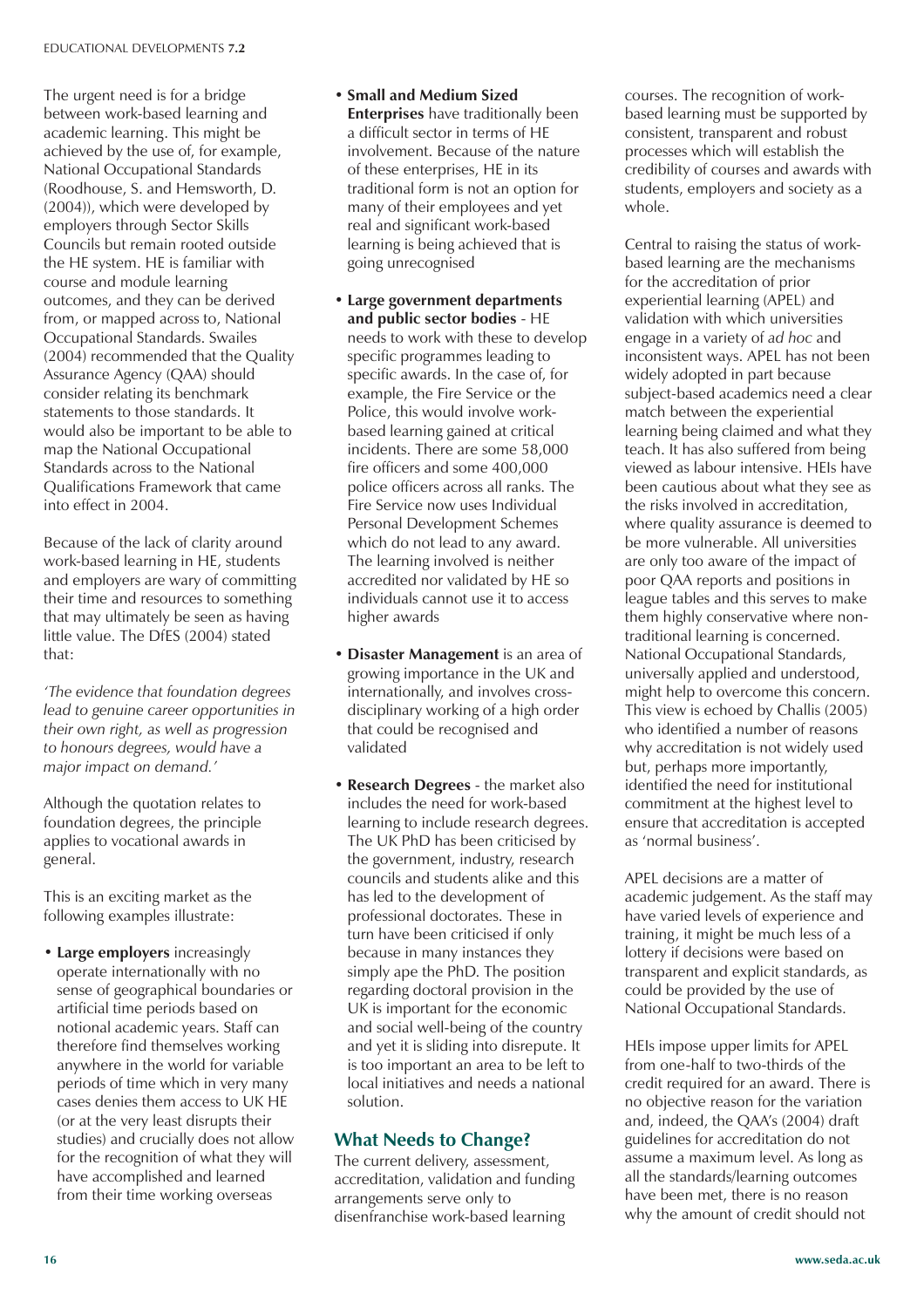be 100%, thus bringing to an end the artificial requirement for work-based learners to engage with some part of the academic curriculum, even though they can demonstrate they already meet it through their experience.

Consideration will also need to be given as to the evidence that a workbased learner would need to present when claiming accreditation and whatever form it takes it will need to meet the four tests of acceptability, sufficiency, authenticity and currency.

HE's concerns about labour intensive accreditation could be addressed by engaging in a deeper relationship with employers. This will only be achieved by the involvement of industry bodies, professional bodies and employers from the outset to ensure relevance, credibility and focus. Employers are often used to verify an individual learner's occupational competence but are not used for the summative assessment of academic credit. A partnership with employers becomes possible with the use of transparent, meaningful and accepted standards, such as the National Occupational Standards, against which judgements can be made.

The cultural and historical tradition of HE values the conventional mode of learning that predominates with each subject, based on its own canon of literature. Many universities still operate on the basis that lecturers are teachers rather than facilitators or brokers of knowledge and skills who are responsive to the needs of the student.

Burns *et al*. (2000), in commenting on these cultural and historical attitudes, stated:

*'Education that delivers skills for the benefit of individuals and employers has always been recognised as part of the infrastructure of an industrial society. Society provided the opportunities for education through university, further education colleges and schools. One common characteristic of all these (institutions) was that they decided what the courses were and when they were available.'*

The QAA has an important part to play where work-based learning is concerned. In 2004 the QAA stated:

*'The emerging agenda for Higher Education in the UK promotes lifelong learning, social inclusion, wider participation, employability and partnership working with business, community organisations and among Higher Education institutions nationally and internationally. Consequently Higher Education institutions are increasingly recognising the significant knowledge, skills and understanding which can be developed as a result of learning opportunities found at work, both paid and unpaid, and through individual activities and interests.'*

This provides encouragement from the QAA to attract learners who would be unlikely to consider an award because of their lack of confidence or of the formal qualifications which might normally be required for entry into a degree programme, and the mechanism for this is accreditation. However, quality assurance processes do consume valuable resources that are then ironically unavailable, for example, to produce new ways of facilitating and supporting student learning.

The traditional curriculum and its delivery and assessment are being questioned by the government, employers and students. Students commonly reflect that university was life-enhancing but consistently state that it did not provide them with the skills they needed to obtain and retain employment, or indeed be able to set up their own business. Employers complain that graduates do not have the skills looked for to enable their recruitment.

Academics will need to operate within a pedagogic model that recognises and values work-based learning as equivalent yet different to the academic learning of the traditional Honours Degree. HE will need to be responsive to the needs of employers to have internal training courses and experiences validated, thereby providing individual employees with a

gateway to further qualifications and courses. Individuals and organisations will derive satisfaction in having their in-company training kite-marked by HE.

The changes being advocated in this paper can take time to implement, requiring high-level direction and a great deal of consideration. Middlesex University (Garnett *et al*. 2004) dealt with the issues raised in this paper by recognising work-based learning as a field of study in its own right, clearing the way for individual learners to claim for the full extent of their learning achieved. This is a model of good practice that needs to be disseminated and accepted nationally as a way forward, enabling HE to sidestep the culture and traditions of academic learning and to work within an alternative pedagogic model.

#### **References**

Burns, G., Chisholm, C. and McKee, W. (2000) Economic and strategic issues relating to work-based learning, *Global Journal of Engineering Education*, Vol. 4, No. 3, Australia. Challis, M. (2005) Challenging Issues: the Accreditation of Prior Experiential Learning, *Forward* (the Foundation Degree Forward Journal). Garnett, J., Portwood, D. and Costley,

C. (2004) *Bridging rhetoric and reality: Accreditation of Prior Experiential Learning (APEL) in the UK,* University Vocational Awards Council. Roodhouse, S. and Hemsworth, D. (2004) *Fit for purpose: the use of National Occupational Standards in Higher Education to meet the needs of employment - a generic guide for curriculum designers and deliverers,* University Vocational Awards Council. Swailes, S. (2004) *A Higher Education context for National Occupational Standards,* University Vocational Awards Council.

**David Johnson** is a consultant in the area of work-based learning provision. He was previously Subject Head for Management and Organisational Behaviour at Coventry Business School, Coventry University. (davejohnson1212@hotmail.co.uk)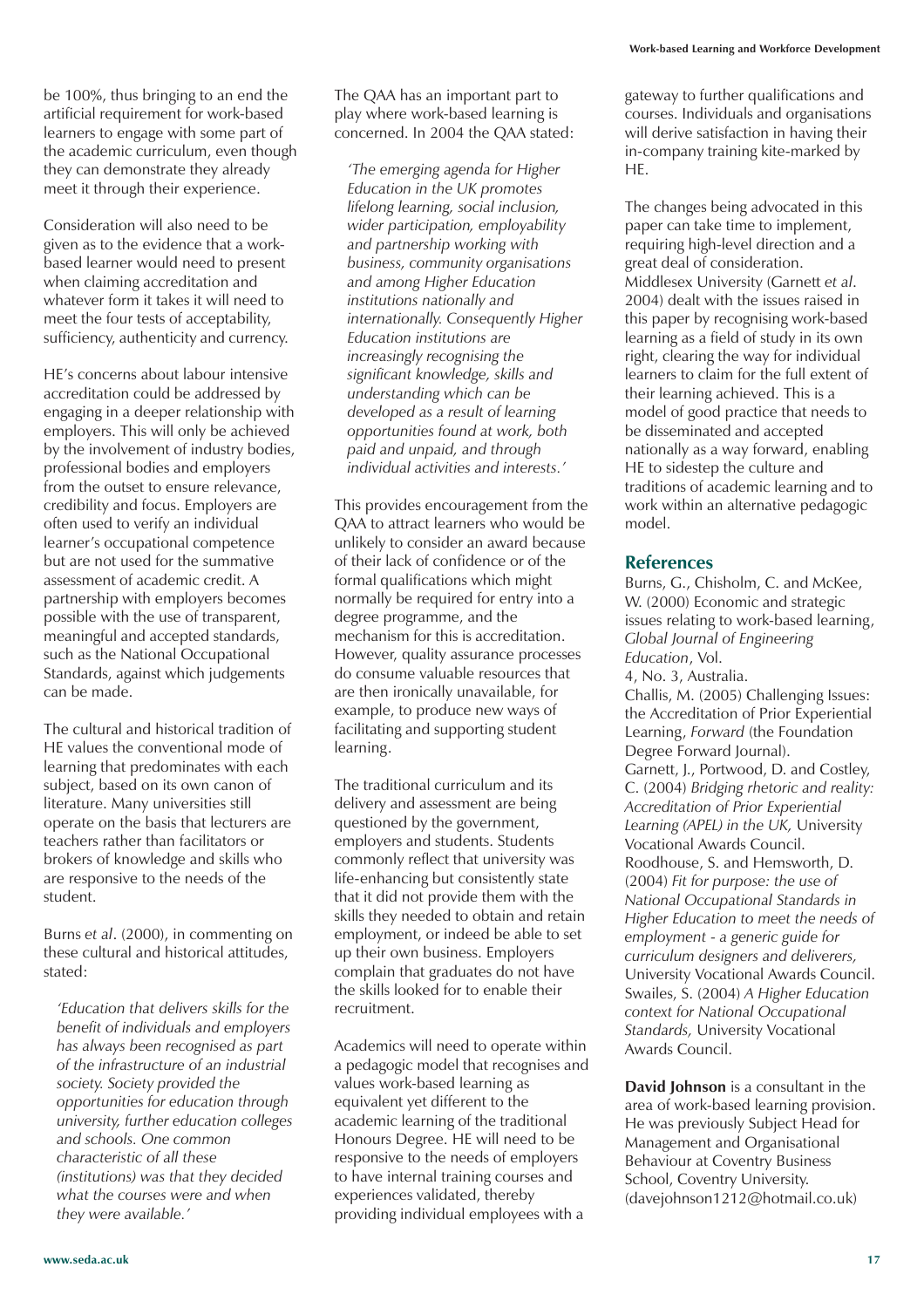# Putting principles into practice: a change model for a Centre for Excellence in Teaching and Learning

**Liz McDowell**, University of Northumbria at Newcastle

### **The CETL initiative and models of change**

Centres for Excellence in Teaching and Learning (CETLs) are an initiative of the Higher Education Funding Council for England. The aim of the initiative is to:

*'recognise, celebrate and promote excellence by rewarding teachers who have made a demonstrable impact on student learning and who enthuse, motivate and influence others to do the same.'* (HEFCE, 2004, p.3)

Whilst CETLs are expected to show a 'discernible impact', we are told that they are not projects. We are all very familiar with projects where we bid for funding to undertake development according to pre-defined programme goals. CETL is different in the sense that we were invited to define for ourselves what 'excellence' meant in our context.

*'We do not attempt to define excellence in absolute or "gold standard" terms. This … is more likely to constrain than encourage institutions to select excellent practice in a local context.'* (p. 10)

Projects bring with them a raft of expectations and mechanisms: accountability, targets, business plans, milestones and so on. CETLs come with a vision:

*'Our vision for CETLs is of vibrant, dynamic entities with a visible presence in their institutions.'*

Projects provide us with a defined framework within which to work, to plan our activities, and to demonstrate our progress, impacts and achievements. Perhaps, as Murray Saunders (2005) has discussed in a recent Higher Education Academy newsletter, CETLs are operating within a different framework. Projects have been underpinned by technicalrational and resource-driven models of change. The new framework is underpinned by complexity models of change (Trowler, Saunders and Knight, 2003). Networks and partnerships are seen as the way to harness the energy and vision of staff, and perhaps students, for positive development. These processes can seem ill-defined and unpredictable: however, this kind of approach fits well with the proposals of the CETL in Assessment for Learning (AfL) at Northumbria, one of the 74 CETLs currently funded. (The full list can be found at

**http://www.hefce.ac.uk/learning/TInits/cetl/final/**)

### **CETL Assessment for Learning**

The CETL AfL is based on well-established innovative practice and research in assessment. Our approach to AfL means that students benefit from assessment which does far more than simply test what they know. They take part in the kinds of activities that are valuable in the long term, helping them to develop and providing them with guidance and feedback. They learn how to assess themselves, and to support others, as future professionals. For us, AfL is not primarily a set of techniques but a reconceptualisation of learning which can lead to a variety of specific practices.

We use a set of six principles or conditions to express our perspective on AfL. It requires a learning environment that:

- 1. Emphasises authenticity and complexity in the content and methods of assessment, rather than reproduction of knowledge and reductive measurement
- 2. Uses high-stakes summative assessment rigorously but sparingly, rather than as the main driver for learning
- 3. Offers students extensive opportunities to engage in the kinds of tasks that develop and demonstrate their learning, thus building their confidence and capabilities before they are summatively assessed
- 4. Is rich in feedback derived from formal mechanisms such as tutor comments on assignments and student self-review logs
- 5. Is rich in informal feedback. Examples of this are peer review of draft writing and collaborative project work, which provide students with a continuous flow of feedback on 'how they are doing'
- 6. Develops students' abilities to direct their own learning, evaluate their own progress and attainments, and support the learning of others.

The CETL is cross-institutional but is initially based in a small number of core subjects: childhood studies, education, engineering, English, history, and psychology. Within each of these subjects there is a CETL Fellow who takes a leading role in the enhancement of AfL practices. Although starting with a few subjects, we aim to influence practice across the university. When considering how we should go about this, the way forward seemed obvious – if not easy! We can adapt our AfL principles and apply them, not to students and their learning, but to the process of staff and organisational learning that we believe can transform practice across the university.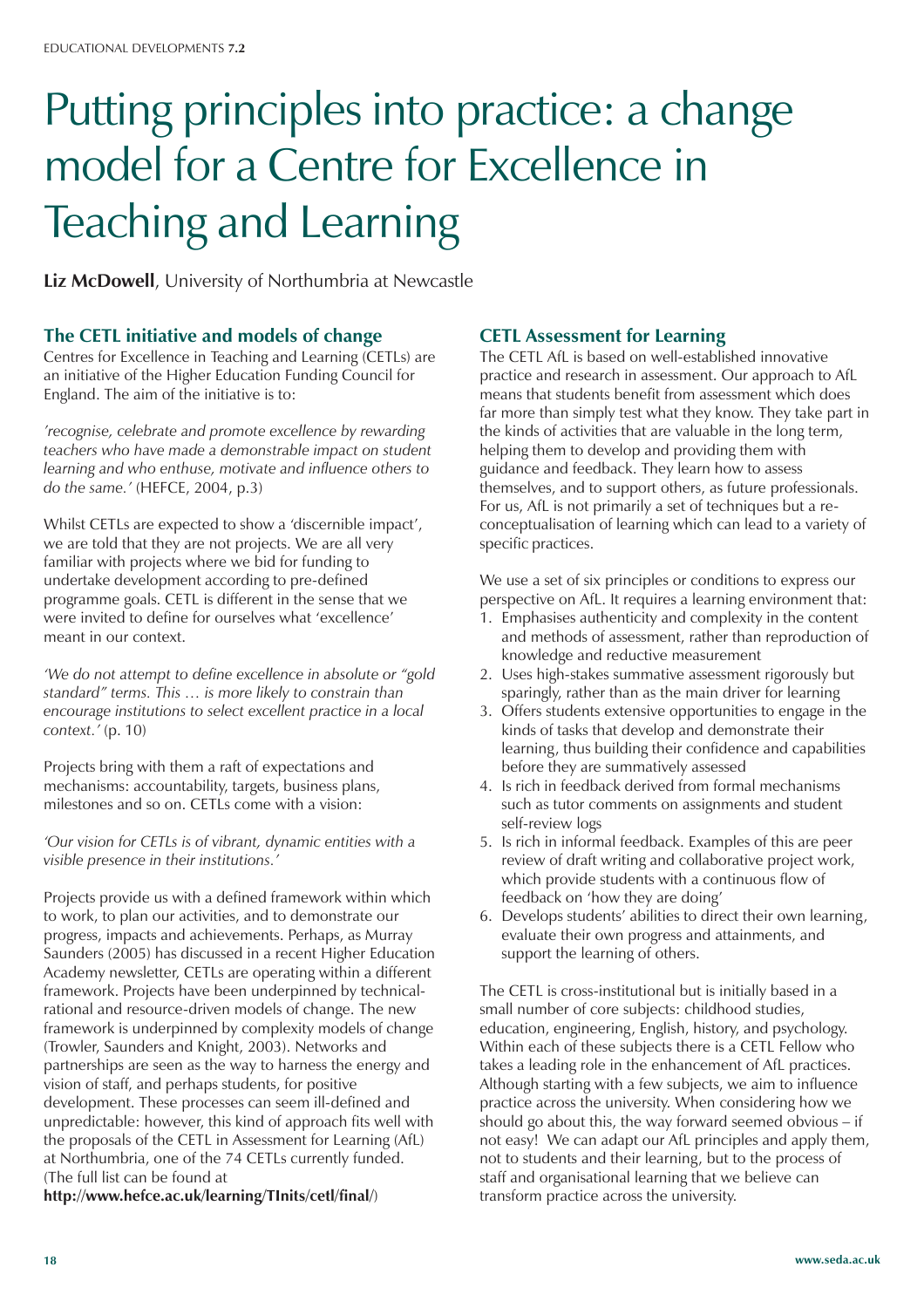### **Using the six principles in changing AfL practice**

The rationale behind our AfL principles is that assessment is a crucial element of learning and teaching, and that we should harness the power of assessment to promote good learning. If we then think about changing teaching and assessment practice as a process of learning at individual, collective and organisational levels, we can then see how our principles can be applied to the promotion of effective change.

This shift of focus requires us to:

*1. Recognise and value complexity and authenticity in AfL practices*

We expect AfL practice to vary considerably across different contexts, subjects, modes and levels of study. We aim to support staff in developing their own understandings and interpretations of AfL principles and in developing AfL practices that fit their subjects and contexts. This means using a partnership approach where everybody is engaged in learning and strengthening their understandings of AfL and the rich variety of ways in which it can be employed. This is quite different from change models which aim to promote 'best practice' solutions or to disseminate ideas and methods derived from pilot projects and 'early adopters'.

### *2. Use evaluation to support development and keep accountability demands in check*

Formative evaluation, which helps to improve AfL practice and enables sharing of experiences and ideas, is a key component of our activities. This contributes to a positive climate where engagement with AfL is fostered through participation and social motivations. We do need to be accountable but we do not want a heavy emphasis on hitting targets to dominate what we do. We must enable emergent outcomes and achievements to be fully taken into account in demonstrating the value of our activities. Over emphasis on accountability demands can very easily lead to a reliance on incentives and sanctions as extrinsic motivators for change. The parallel here with the dangers of summative assessment dominating our learning and teaching is clear.

#### *3. Assist staff to gain the confidence and capabilities to develop their AfL practices*

Change often requires support. Things often do not work out exactly as we hope and there are often disappointments along the way. We aim to foster a positive environment where colleagues in local teams, and across the university, can collaborate in delivering the kinds of educational changes they wish to promote, can exchange ideas, difficulties and solutions and share successes. We aim to provide a wide range of tools and resources to help staff to access a range of AfL ideas and approaches that they might adapt, and to alert them to potential pitfalls. Equally important is our strategy to review and develop the university environment, especially its procedures and processes, to make them more hospitable to the requirements of AfL. We need to address barriers to AfL

practices and to put more supportive structures in place.

*4. Use formal feedback to promote change in AfL practice and in the university environment*

At the local or 'classroom' level, the use of evaluation tools provides formal feedback on the effectiveness of AfL approaches and provides pointers towards further development. Broader organisational learning requires discussion of AfL to be part of the formal processes and decision-making systems. We ensure that AfL is considered within the formal quality assurance and enhancement structures and that we participate in relevant committees. CETL AfL has a voice in important decision-making bodies, such as Learning and Teaching Committees, and is sufficiently embedded to ensure that we are included in formal consultations on matters relating to learning and teaching. Particularly important are formal links with the student body at institutional and departmental levels.

*5. Use informal feedback to promote change in AfL practice and in the university environment*

Our approach to AfL is based substantially on social models of learning. We expect learning to be more effective when there are opportunities to test out ideas and give and receive feedback, to collaborate with others to meet challenges, and to broaden thinking and understanding through access to a range of views and perspectives. This is just as important for staff as it is for students. CETL AfL supports interaction and collaboration amongst immediate colleagues and develops communities of interest across the university. We are greatly assisted in this by having a physical centre. The CETL hub provides a well-designed, well-equipped and welcoming environment where staff can meet and work together in a variety of ways, from organised meetings and workshops to chats over a cup of coffee. We are already noticing the ways in which this new environment can free up creative 'space' for thinking about new developments and also the benefits that 'bumping into' like-minded colleagues can generate.

*6. Develop the university's capacity to generate and support positive change*

CETL AfL does this by helping to create an environment which is supportive of change which is led at the local level, building on collaboration within existing teams and across the university. We particularly contribute by providing tools, resources and support for change based on AfL principles. As a very prominent focus, CETL ensures the visibility of the change, progress and energy centred on AfL through the flows of communication and feedback within a complex institution.

### **Rhetoric or reality?**

To some readers our change agenda may seem somewhat idealistic and perhaps impractical. It does differ from some of the accepted approaches to good project management, dissemination and embedding. If we go along with the oftenheard claim that there is nothing so useful as a good theory (or set of principles?),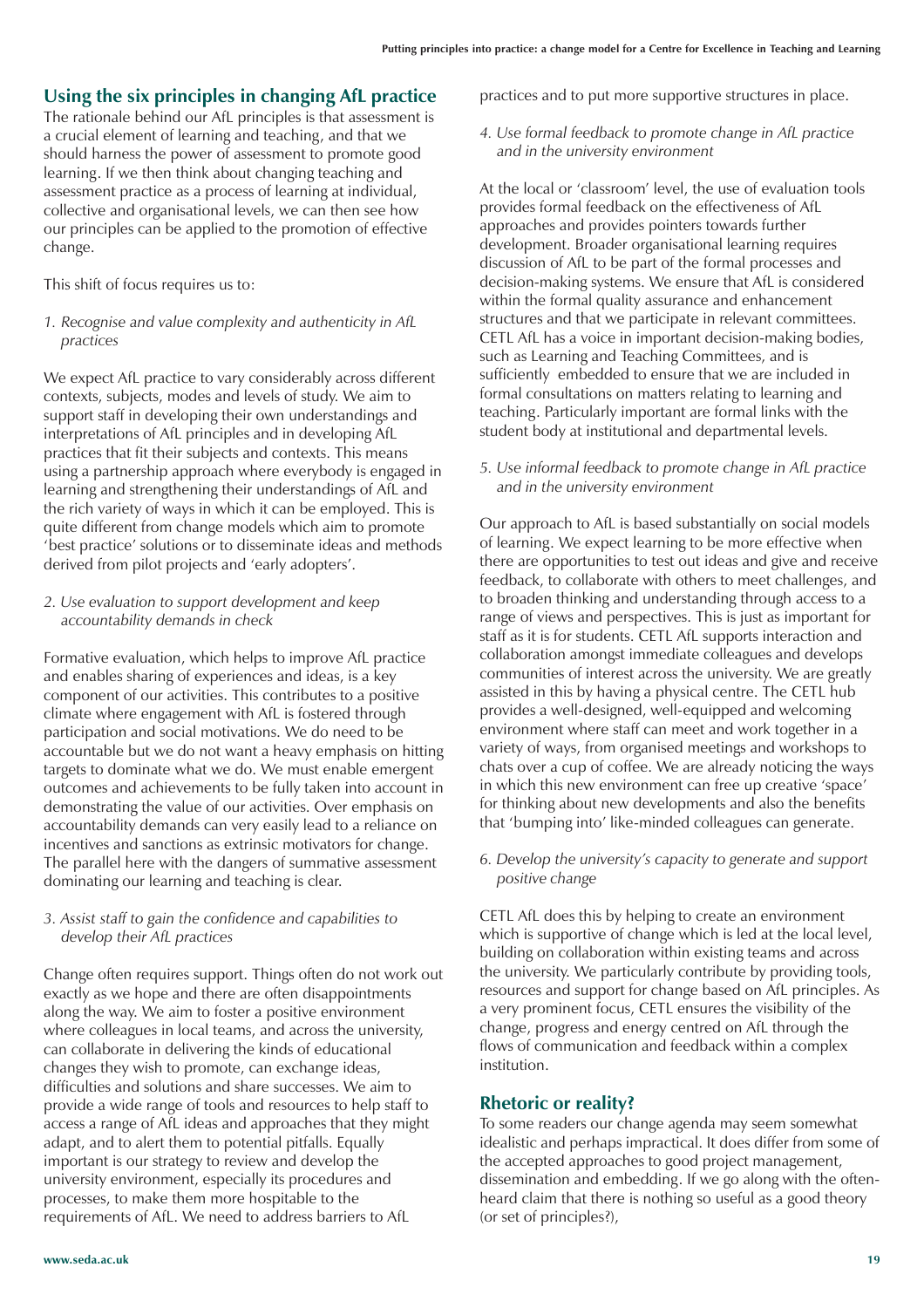perhaps the utility of our approach will be assured. Our change agenda has, in fact, a dual history, being based on both AfL principles developed over many years, and experience of successful institutional-level change management in relation to e-learning. In the e-learning development programme, successes were based on providing tools and support for locally-based developments, fostering learning through collaboration and communication, and investing considerable time and energy in transforming the university environment into one which is user-friendly for elearning. The parallels with our CETL AfL approach are evident.

Nevertheless, there are still worrying moments. For example, when a committee demands to see progress on targets and figures to back up the claims, and these seem to represent only an impoverished version of all the exciting activity that is *really* going on. There are still times when a CETL director wakes up in the night thinking: 'Are they really going to believe we're achieving anything worthwhile?' However, these concerns are part of the 'gift' of CETL status, bringing along with it the opportunity to be part of a new framework for change in higher education, moving away from some of

the constraints of technical-rational project-based approaches, and making it work!

### **References**

HEFCE (2004) *Centres for Excellence in Teaching and Learning: invitation to bid for funds,* Bristol, HEFCE (available at http://www.hefce.ac.uk/pubs/hefce/2004/04\_05/). Saunders, M. (2005) 'How can evaluation help manage complex change?', *Academy Exchange*, Issue 2, pp. 22–23.

Trowler, P., Saunders, M. and Knight, P. (2003) *Change thinking, change practices*, LTSN Generic Centre (available at http:**//** www.heacademy.ac.uk/resources.asp?process= full\_record&section=generic&id=262).

### **Further information**

The CETL Afl web site is under development at: http:// northumbria.ac.uk/cetl\_afl/

**Liz McDowell** is Director of CETL in Assessment for Learning and Professor in Academic Practice at the University of Northumbria at Newcastle.

## Book Reviews

### **Leading and Managing People in Education**

Tony Bush and David Middleswood

ISBN 0 7619440 8 7 Sage Publications, 2005

The focus of *Leading and Managing People in Education* is Schools and Colleges; however, much of the book is equally applicable to leadership and management issues in tertiary and higher education institutions.

Educational leadership has become a field of global significance during the past few years and the national and international research literature cited in this book reflect this. The authors start from the premise that developing people provides the best prospect of enhanced and sustainable performance and that recognition of this from leaders and managers is likely to be a motivating force in enhancing people performance.

The book is divided into 3 sections: Leading and Managing People: Setting the Scene; Key Concepts Underpinning Educational Leadership; Leading and Managing Key Processes. In the first section, the authors give considerable attention to making the

distinction between the twin concepts of leadership and management. They argue that the two concepts must be given equal prominence but it is important to recognise the differences. Quoting recent research, they suggest that organisations which are over managed but lack strong leadership eventually lose any sense of spirit and purpose while poorly managed organisations with strong charismatic leaders may soar temporarily only to crash shortly thereafter. With this as a backdrop, this first section then covers a raft of issues such as motivation, professional development, empowerment, the importance of recognising the contribution of support staff to the success of the organisation and the nature of successful educational leadership. As an academic staff member in a leadership position in a university, there was much I learned in reading this section of the book.

Moving to the second section of the book, the authors provide an excellent chapter on organisational cultures. Given the increasingly diverse nature of the workforce and the 'clients' of most organisations, it is clearly important to understand the concept of culture at local, national, societal and organisational levels. Leaders and

managers must recognise the influence of 'culture' within their own organisations and understand its impact on the workforce. Leading nicely on, the next few chapters focus on organisational structures and roles, staff motivation and job satisfaction, leading and managing for equal opportunities and leading and managing through teams.

Each chapter provides pros and cons of different styles of management and leadership and the book moves easily between national and international mini case studies of different approaches. The chapter on organisational structures and roles, for example, looks at issues of providing flexibility between management prescribed roles for individuals and self-defined roles, the potential and the pitfalls depending on governance, funding and the political imperatives associated with different types of educational organisations.

To the delight of this reader, the authors have emphasised the importance of staff motivation, job satisfaction and professional development to the overall success of the organisation through enhanced retention of staff.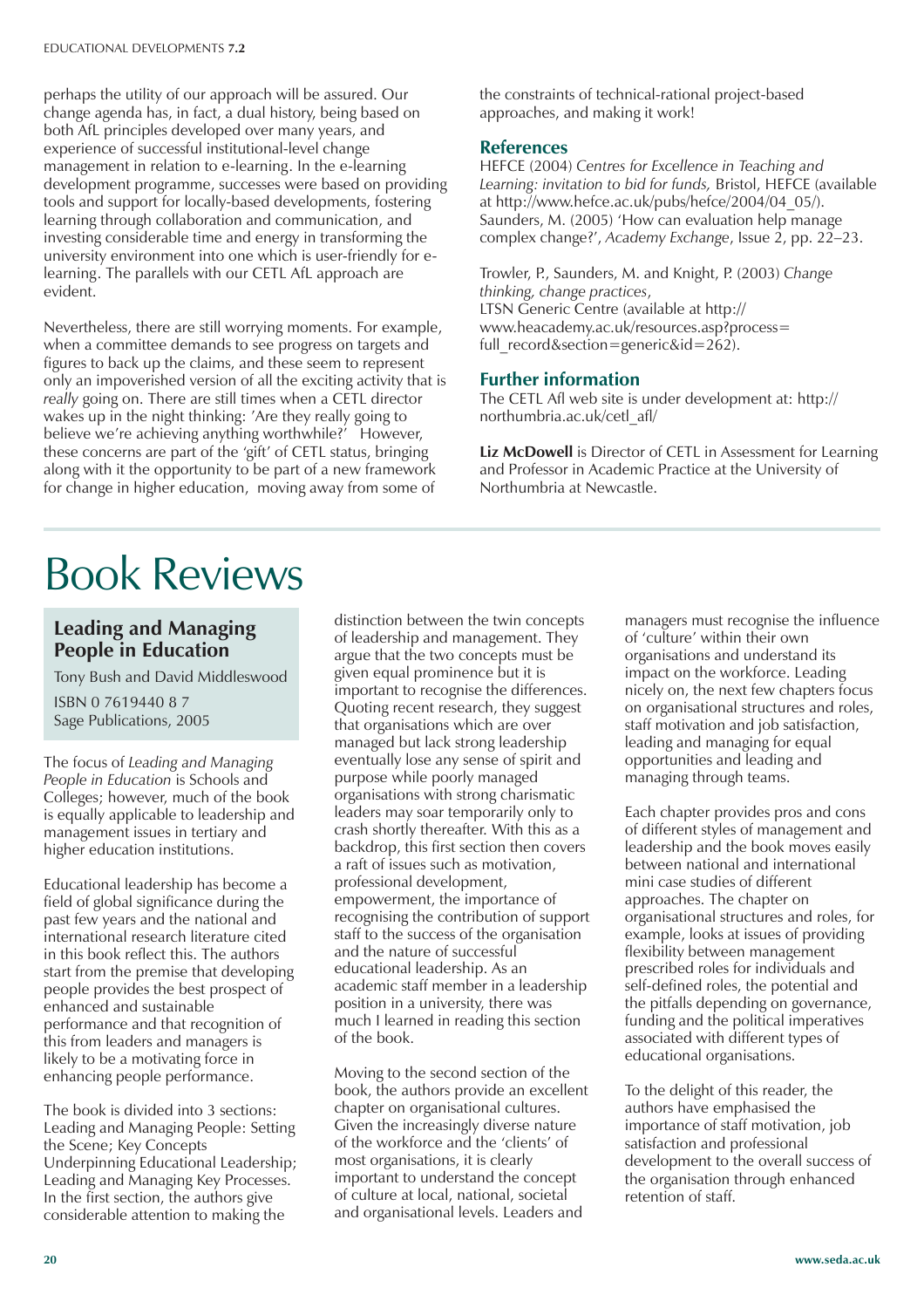The final part of the book takes us through the management of key processes. Examples include: leading and managing staff recruitment and selection; induction of staff as an ongoing process rather than a one-off programme; the value to staff and to the organisation of having effective mentoring and coaching processes in place and the added value of having fair and transparent performance management and appraisal procedures.

The final chapter of the book highlights schools and colleges as learning organisations and emphasises the point that in a true learning organisation both staff and students see themselves as learners. This is a highly appropriate endpoint.

This book is an easy and accessible read while at the same time covering a vast range of up-to-date research. The authors place a strong and appropriate emphasis on: the symbiotic relationship between management and leadership; the need to recognise that a one-size-fits-all approach to either leadership or management is the road to nowhere and the importance of globalisation to the development of leaders and managers in schools and colleges.

I found this to be a very valuable resource book and despite its emphasis on schools, I believe much of what the authors have to say is of equal value to leaders and managers in Colleges and Universities.

**Lorraine Stefani**, is Director of the Centre for Academic Development at the University of Auckland.

### **Audience Response Systems in Higher Education**

Edited by David A. Banks

ISBN 159140948-9 Information Science Publishing, Hershey, PA, 2006, 405 pages

This collection is the first book about audience response systems which<sup>1</sup>, typically, allow each student in a group to vote in real time, choosing one of

several options using the buttons on a handset. The signal from the handsets, either infra-red or radio wave, is detected and processed by a PC that displays them graphically with a digital projector. Depending on the technology and the number of handsets in use, voting results can appear in seconds or a few minutes. ARS are typically used in lecture theatres with large groups but also in classrooms with smaller ones.

If you are unfamiliar with them, it is not surprising. Although they have a history in HE of four decades, only in the last few years have handsets begun to migrate from the hidden classrooms of enthusiasts into the mainstream, due partly to falling equipment costs and an increasing number of manufacturers, and partly to the changing expectations of the learning experience of both students and teachers.

If you are sceptical – wondering why you would want to give multiple choice tests to large groups – then this book will make you reconsider. It is predominantly concerned with pedagogical issues: how to use the technology in various ways to engage students in productive learning activities. If you are already interested in the possibilities, this book will provide plenty of ideas and advice from authors based in the USA, UK, Canada, Australasia, and South Africa.

I admit to being an enthusiast, and I have to declare an interest as a coauthor of chapter 21², but I tried to take a sceptical position when reading the book: Who is in control of the learning-teaching situation when ARS are used – learners or teachers, or technology? What beneficial pedagogies does the technology enable? What evaluations have been done? The answers, briefly, are that the technology is not in control, but that teachers can use it to share control with their students; that a number of teaching strategies have been developed and tested; and that typically evaluations have very positive outcomes.

The four chapters in section 1 – describing aspects of the history of technology by authors involved in its

development – were absorbing. Louis Abrahamson gives a substantial 'brief history' in chapter 1, based on his personal involvement since 1985. At first he encountered suspicions from colleagues that the technology was to be used for monitoring and controlling students. These fears soon dissipated 'after the classroom successes were becoming too obvious to refute'. He suggests that using the system leads teachers to question their pedagogical strategies and discover better ways to teach. (It may also be the case that it was and is those teachers who are reflecting on pedagogy who will experiment with such systems: unless one were concerned for student learning one would not see the need for the communication in the classroom that these systems support.)

Abrahamson, and others, review the evidence for the educational effects. The reaction of students is generally overwhelmingly positive: 'the great majority of students believed they understood the subject better, came to class better prepared, paid more attention in class, and enjoyed it more.' There is less literature on the effects on learning outcomes, but it is also very positive.

Chapter 2 by Eugene Judson and Daiyo Sawada provides a less personal, systematic, history and a review of the literature on evaluations: 'has student learning been enhanced' and, if so, 'what led to such improvement?' Firstly, student reaction is generally positive: research shows clearly that use of ARS motivates students. On student performance, much will depend on the teaching strategy of which the technology is a part. Early use was as a lecture-pacing device with a behaviouristic flavour; dividing a lecture into sections and checking individual understanding after each section before moving on. There was little evidence of improved outcomes from this strategy. However, from about 1990, pedagogy was influenced by constructivist principles and now an ARS is often used to support sharing of thought processes and to facilitate discussion between students and with teachers. At least in science teaching, the more recent evidence is of significant improvements in conceptual understanding.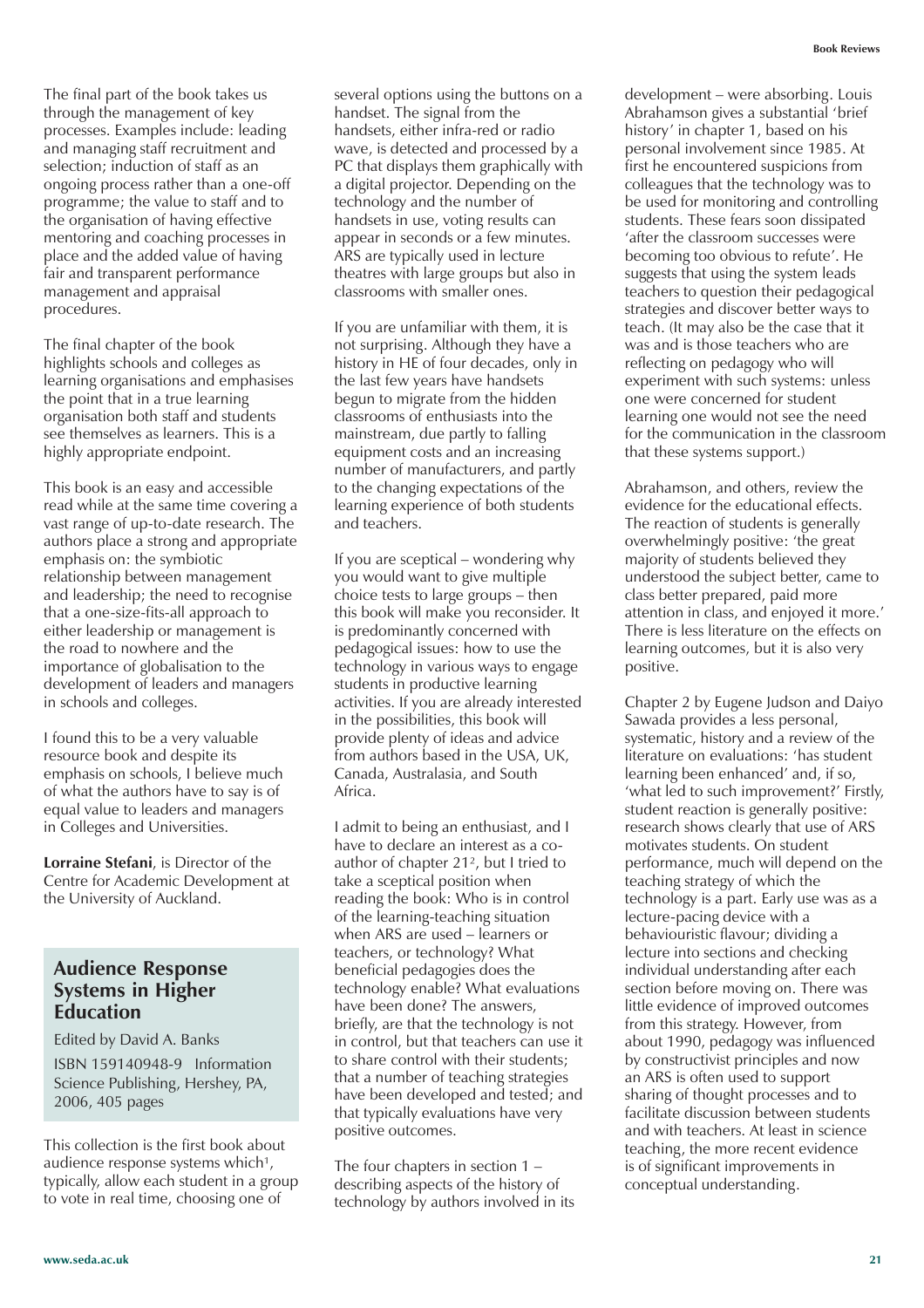Chapter 3 by Ray Burnstein and Leon Lederman describes a 10-year period of developing the uses of a wireless ARS in lectures, transforming a passive student experience into classroom interactivity. Chapter 4 by Harold Horowitz is based on his 25-year experience of ARS. After a description of early experiments, in which students were more positive about ARS than were the teachers, he gives a history of the technological development. He ends with advice on question design, which other authors also provide.

The remaining 20 chapters are varied and, to a greater or lesser extent, are case studies based on local experience over a shorter period than in section 1. They involve many subject areas, from law to maths to medicine. Words that recur prominently include motivation, participation, activity, interaction, and engagement. There is often emphasis on pedagogy and evaluation. Readers will want to skim and sample what is most relevant to them. Chapter 13 by Penuel, Abrahamson and Roschelle, is unusual in that it develops a sociocultural theoretical framework that sees learning as a transformation of student participation in the class.

What can we make of all this? My own experience of using voting systems, both electronic and manual, is that they can transform the teachinglearning situation. An ARS opens up new possibilities for face-to-face teaching and learning in groups. Reflective teachers in HE have started exploring these possibilities; we can join them with the reassurance that others have often achieved positive results. Parts of this book provide a good introduction to the literature and to some tested pedagogical strategies. In the last 10 years learning technology, or e-learning, has concentrated on online support and interactions, but many teachers and students want face-to-face contact. An ARS makes possible new types of communication in the classroom, just as online services do outside the classroom. ARS seem likely to become a significant tool in enhancing the face-to-face learning experience. We may one day wonder how we taught without one.

### **References**

<sup>1</sup> Some alternative labels are listed on Steve Draper's Interactive Lectures website at http://www.psy.gla.ac.uk/  $\sim$ steve/ilig/main.html#Using ² See http://www.communicubes.com

**Stephen Bostock,** University of Keele

### **Teaching International Students**

Edited by Jude Carroll and Janette Ryan

ISBN 0415350662

Routledge Farmer, 2005, 405 pages

This is a timely, welcome and effective publication, edited by two of the leading authorities on the subject, that will be of use to staff developers, teachers and others dealing with international students directly or indirectly.

The large increase in international student numbers in anglophone universities in recent years, and the challenges and opportunities this presents, has also shown up a widespread lack of expertise and a dearth of resources. This collection of essays provides a valuable source of practical advice backed by theory from 14 different contributors of varying experiences and specialisms.

In their introductory chapter 'Canaries in the coalmine' Ryan and Carroll set out the background for the collection with a convincing exposition of how modifying our attitudes and practices to deal with international students can have benefits to staff and other students alike.

The rest of the book is divided into three parts: 'Cultural migration and learning', 'Methodologies and pedagogies', and 'Internationalising the curriculum'. Within this framework there is a pleasing balance of either theoretically or practically biased chapters. The former provide an agenda for pushing for an overhaul of learning contexts, while the latter give the less experienced a wide variety of strategies. With the lack of in-depth cross-cultural experience of many lecturers (and staff development/ student support staff) it is also helpful to have the plethora of anecdotal examples that the contributors include.

While this book rides the wave of the inclusion agenda and rightly attacks the 'deficit' model of international students, at the same time warning notes are sounded. As Professor Louie points out in her chapter 'Gathering cultural knowledge - Useful or use with care?', in the rush to improve our intercultural competency we can be prone to asking for specific solutions ('How do Koreans learn?') or universal cures, when we are dealing with an almost infinitely complex subject. A theme that seems to emerge is that what is most desirable is a 'metacultural' standpoint where we can adopt a neutral attitude to objectively assess all the cultural factors involved, including our own.

In the end, it is the chapters that provide practical advice on teaching that will be most eagerly welcomed by teachers and staff developers. Carroll contributes a number of these and the subject of multi-cultural classes and inter-student reactions. Good, too, to see that the importance of the English language as a medium is fully discussed as well as the current 'hot topic' of plagiarism and strategies for prevention.

It is clear after reading the book, if it was not before, that international students feel hard done by and misunderstood, and that the problems are significant. It is equally clear that the information and evidence contained here will be of great use in awareness-raising and improving teaching and learning, if it is applied. As touched on in the final chapter by the editors, the question is how to embed this awareness in the practices and ethos of an institution. With the current agenda of internationalisation, the recruitment of large numbers of international students, and widening participation, the book could not be more pertinent.

**John Morris, International Student** Support Officer, University of Keele.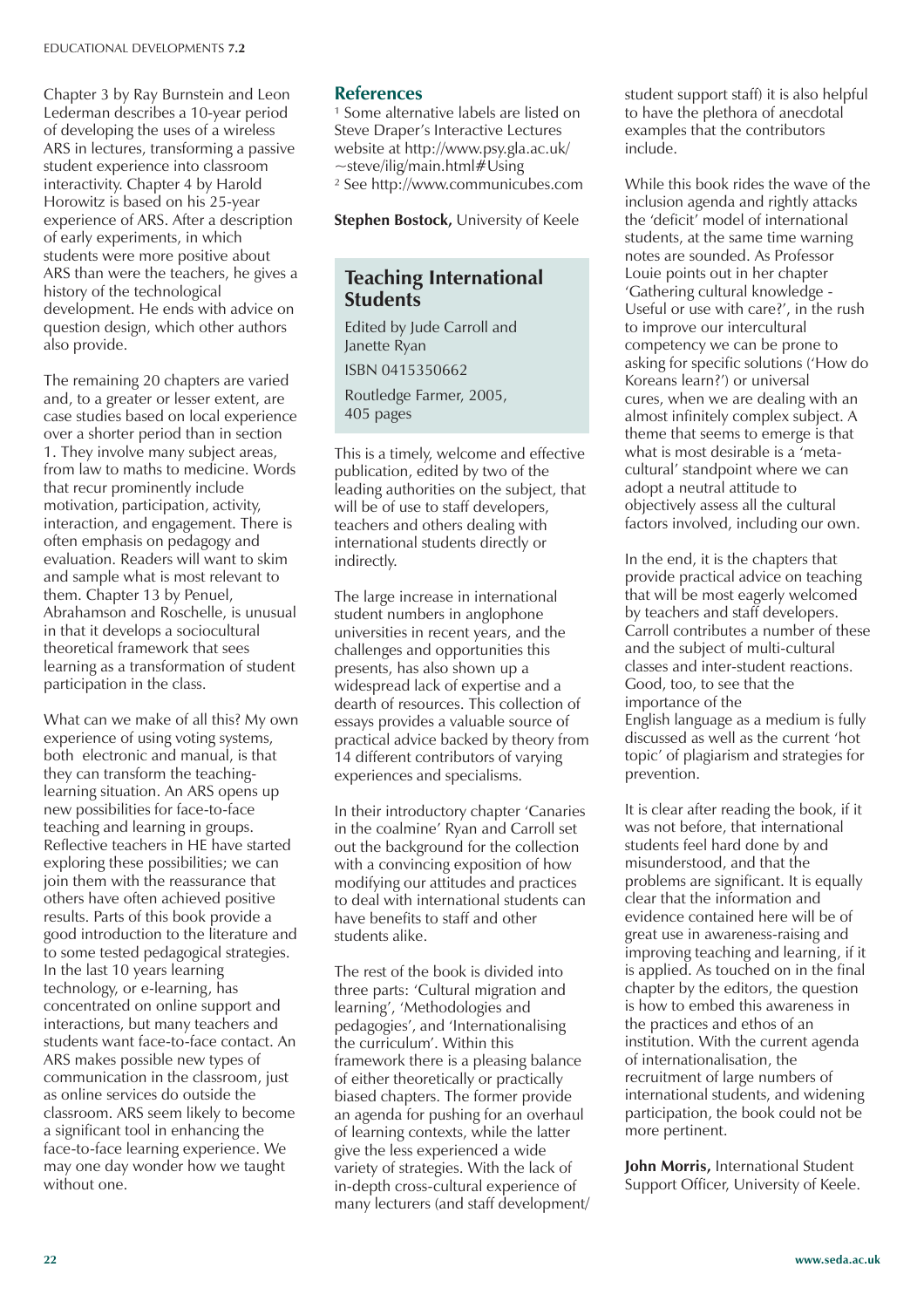#### *. . . Continued from page 24*

dyslexia has increased steadily over recent years. This is not to say that there has been an increase in the likelihood of students having dyslexia, more that the methods of diagnosis have become more advanced and as such more people are receiving accurate diagnosis. It is important to emphasise that just because a person is diagnosed with dyslexia, it does not mean that they will have the same preferences or learning styles as someone else with dyslexia.

As dyslexia is more widely recognised, lecturers are becoming more adept at tailoring material to their range of needs. To say that e-learning is of assistance to a dyslexic learner would be understating the issue. E-learning in its simplest, and some might say most commonly used, form (making materials and information available in an electronic format) can be of great benefit to a very large number of students, irrespective of ability. If materials are made available electronically, then the student can adapt the look of the content to suit their own needs. For example, if a handout for a session is available before the lecture, a learner could change the font, text size, alignment *etc.* to ensure its appropriateness for their needs. This method can work exceedingly well if there are a number of students with conflicting needs within the same class.

Although making material available in this way is exceedingly useful, it does not negate the need for lecturers to be aware of general techniques they can implement. For example, documents produced in a sans serif font (such as Verdana, Trebuchet or Arial) can increase readability.

Some other tips on writing accessibly would include:

- Using the in-built Headings and Styles options to appropriately structure a document
- Use appropriate fonts and designs e.g. a sans serif font, minimum size 12, left aligned
- Avoid underlining and capitalisation. Consider bold for emphasis
- Ensure background is a single colour with sufficient contrast with font
- Consider materials printed on a pale coloured background, such as cream or yellow.

### **Supporting staff to support disability**

TechDis believe that e-learning is a major tool for lecturers to provide a range of learning experiences to support disabled students. Not all of them will meet the 'guidelines and standards' laid down by either technical groups or singleissue disability groups, *i.e.* it is unlikely that a single piece of learning material will be suitable for both a kinaesthetic dyslexic learner and a blind learner. To support the Higher Education sector in providing valid e-learning experiences for all learners, a series of materials have been developed exploring these issues. The TechDis Staff packs can be downloaded or viewed online at **http://www.techdis.ac.uk/ staffpacks**; there are currently seven packs looking at a range of disability and technology related issues including those discussed in this article. The packs are best used in workshop sessions, where staff can discuss issues and

approaches. If you would like further information about how to use them, or a hard-copy of the pack, e-mail helpdesk@techdis.ac.uk.

The provision of materials via technology does present the opportunity for supporting a greater diversity of needs, furthermore it also allows students who may be using specific technology to better support their needs. For example, a blind student using software that reads to them, or a package that provides inline support for spelling, context and meaning of some words or concepts that, because of their disability (e.g. dyslexia), they may have difficulties with. This would not be possible using face-toface methods alone, but by supporting aspects of e-learning, the education experience becomes more widely accessible.

### **Useful links**

- TechDis Website: http://www.techdis.ac.uk
- TechDis Staff Packs: http://www.techdis.ac.uk/staffpacks • TechDis Technology Database:
- http://www.techdis.ac.uk/gettechnology
- UKOLN Website: http://www.ukoln.ac.uk
- Digital Media Access Group: http://www.dmag.org.uk

### **References**

Kelly, B., Phipps, L. and Howell, C. (2005) 'Implementing A Holistic Approach To E-Learning Accessibility', in: Cook, J. and Whitelock, D. *Exploring the frontiers of e-learning: borders, outposts and migration,* ALT-C 2005 12th International Conference Research Proceedings, ALT Oxford.

Sloan, D., Kelly, B., Phipps, L., Petrie, H. and Hamilton, F. (2005) 'Forcing Standardization or Accommodating Diversity? A Framework for Applying the WCAG in the Real World', in *Proceedings of the 2005 International Cross-Disciplinary Workshop on Web Accessibility (W4A)* (http:// www.ukoln.ac.uk/web-focus/papers/w4a-2005/, accessed May 2005).

**Sue Harrison** is Projects Officer at TechDis (sue@techdis.ac.uk).

### Information for **Contributors**

The Editorial Committee of *Educational Developments* welcomes contributions on any aspect of staff and educational development likely to be of interest to readers.

Submission of an article to *Educational Developments* implies that it has not been published elsewhere and that it is not currently being considered by any other publisher or editor.

For more information please contact the SEDA office via email: office@seda.ac.uk